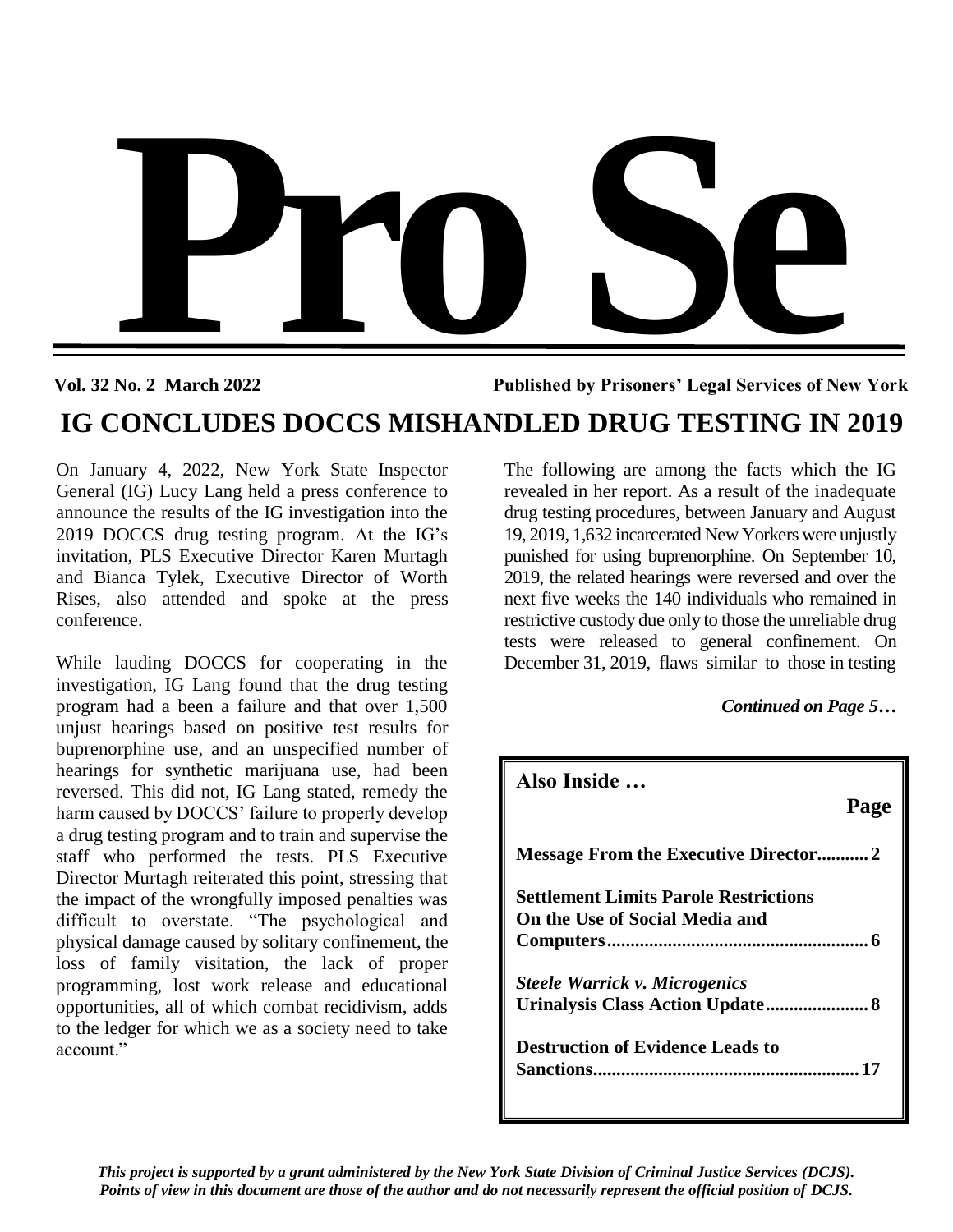## **Solitary Confinement in New York State: A Look Back and A Look Ahead A Message from the Executive Director, Karen L. Murtagh**

In 1821, 80 people were placed in solitary confinement at Auburn prison in upstate New York as an experiment to test "punitive" versus "rehabilitative" approaches to prison reform. The experiment drew world-wide attention and, in 1833, French political scientists Alexis de Tocqueville and Gustave de Beaumont toured the facility and described their experience this way:

"In order to reform them, [the incarcerated individuals] had been submitted to complete isolation; but this absolute solitude, if nothing interrupts it, is beyond the strength of man; it destroys the criminal without intermission and without pity; it does not reform, it kills."

These dire warnings were buttressed by earlier admonitions from Benjamin Franklin in 1787 and later ones by Charles Dickens following his visit to the United States in 1842.

Tocqueville and Beaumont also noted that "this system, fatal to the health of the criminals, was likewise inefficient in producing their reform" since, within a short time of their release, most had committed new offenses. These warnings led to the abandonment of solitary confinement at Auburn and other prisons within a few years. Unfortunately, prisons in America slowly returned to the practice of confining large numbers of individuals in solitary confinement. The reasons were numerous, but were all grounded in the dramatic rise in our rate of incarceration, which ultimately made America the most incarcerative country in the world (per capita).

The causes for our increased prison population stemmed from a number of factors, culminating in the late 1970s when the United States largely abandoned the notion of rehabilitation in prison, poorly planned the release of institutionalized people with mental illness, increased the criminalization of many forms of human behavior, lengthened sentences and diminished opportunities for parole.

The need to better manage an increasingly large and potentially volatile prison population took center stage and the result, predictably unenlightened, ushered in a return to old ways. The concept of the "supermax" prison sprang from these roots as the answer to how best to protect "keepers and kept" from the "worst of the worst." Sadly, and again predictably, solitary confinement became a control strategy of first resort in most of the country's prisons and jails – and not just for the "worst of the worst."

Incarcerated people were placed in isolation – usually 23 out of 24 hours a day – for months or years, the vast majority for non-violent behavior for which prison officials served as prosecutor, judge, jury and often witnesses, in largely unmonitored proceedings held in the cloistered environs of the prisons themselves in the absence of counsel for the accused.

Even the nomenclature changed: "administrative segregation" (or "ad seg"), "restrictive housing" and "special housing unit" took the place of the "hole", the "box", or "solitary" as the words of the day.

From 1995 to 2000 alone, the number of individuals held in solitary increased by 40 percent. Five years later, the U.S. Bureau of Justice Statistics found that more than 81,622 people were held in "restricted housing" within the country's state and federal prisons.

Since 2005, much has been researched and written about the effects of solitary confinement on the human condition and the prospects for successful reintegration upon release from it. The evidence is unassailable and best summed up in the following excerpt from a collection of first-person accounts of those held in solitary confinement: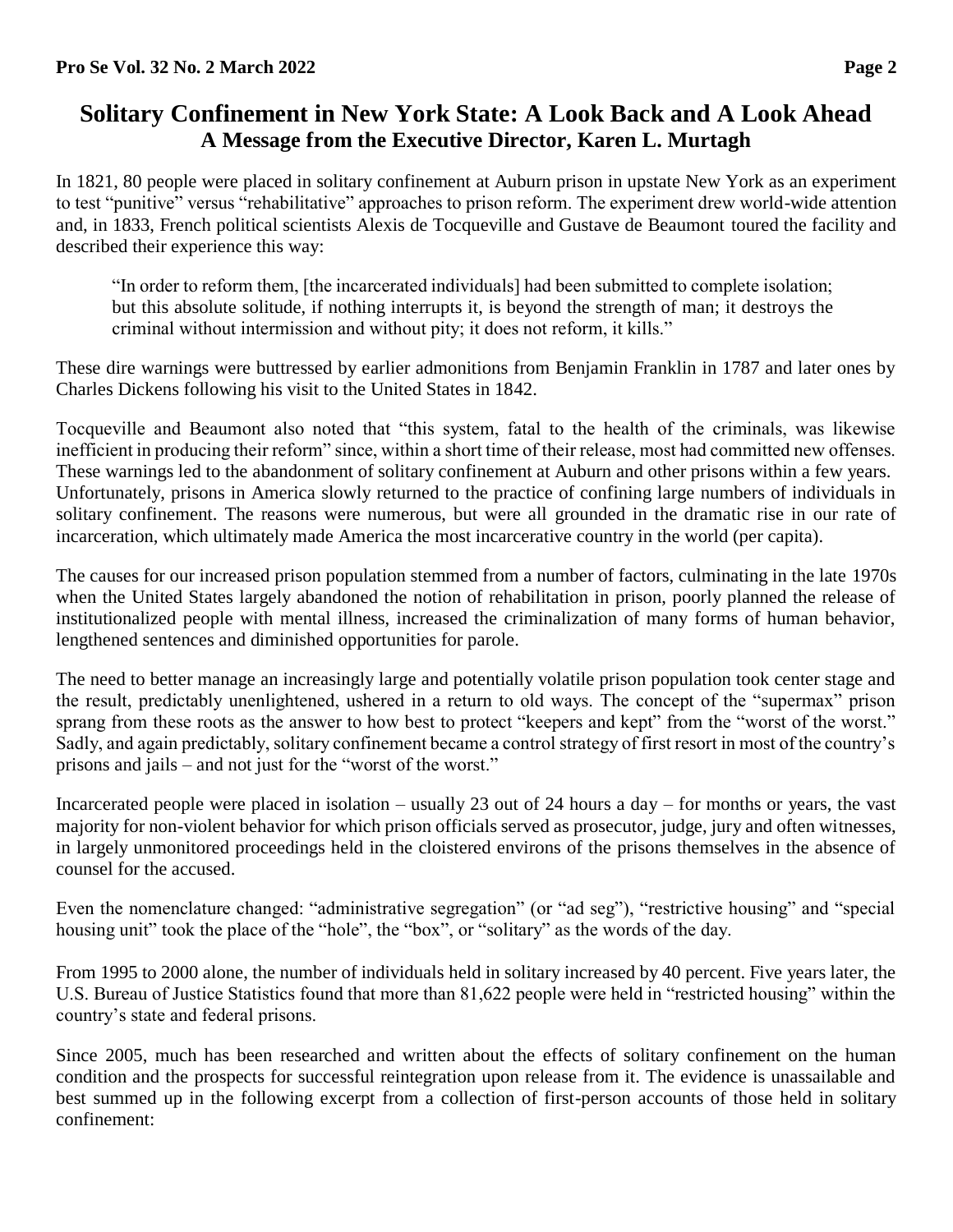"Considering the damage it wreaks upon body and soul, it is hardly surprising that solitary confinement is associated with higher recidivism rates, particularly when people are released back into the community directly from solitary confinement … (and) difficulties reintegrating into society—being in crowded places, relating to other people, or simply being touched." Jean Casella and James Ridgeway | Introduction to Hell Is a Very Small Place: Voices from Solitary Confinement | The New Press | February 2016

Other works tell a similar story: the 2010 Vera Institute of Justice's "Segregation Reduction Project"; the 2011 launch of the American Civil Liberties Union's "Stop Solitary" campaign; the 2011 initiative of the National Religious Coalition Against Torture (NRCAT) which focused on torture in U.S. prisons and jails; and the 2012 report of the New York Civil Liberties Union which laid the groundwork for reform in NYS (see "Boxed In: The True Cost of Extreme Isolation in New York's Prisons.")

Of particular note is the 2011 work of Juan E. Méndez, the United Nations Special Rapporteur on Torture and Other Cruel, Inhuman or Degrading Treatment or Punishment, who produced a thorough report on the use of solitary confinement around the world. He recommended capping the use of solitary confinement at 15 days and requested that the U.S. government conduct fact-finding visits to all of its state and federal supermax prisons. His requests were then denied or ignored.

I have been immersed in these issues for so long that I was surprised to learn how little most of my contemporaries – inside and outside of the corrections field – knew of the full magnitude of the problem. I have heard it said, and now totally agree, that "solitary confinement was the most pressing domestic human rights crisis that most Americans had never heard of."

Thanks largely to the work of Mr. Mendez, I am pleased to report that, since his seminal report in 2011, the need for solitary confinement reform has entered the collective consciousness of the country and we are all the better for it.

Against this backdrop, the New York State Bar Association had good "bones" on which to build support for its 2013 House of Delegates resolution restricting the use of solitary confinement and adopting the 15-day cap recommended by the Special Rapporteur. I served on the Bar's Civil Rights Committee that drafted the report and resolution, presented the matter to the House of Delegates and shepherded its adoption, and was very proud to be a part of that effort.

Since that time, the case against solitary confinement has only grown, and various pieces of legislation have been introduced throughout the country placing limits on its use. Just last year, New York State enacted into law the Humane Alternatives to Long-Term Solitary Confinement Act (the "HALT" Act) that, among other things, adopted the 15-day cap on solitary confinement. The HALT Act will go into full effect this April.

Many "luminaries" also weighed in on the issue, including Pope Francis, former Supreme Court Justice Anthony Kennedy, former U.S. Senator John McCain and former President Barack Obama. The former President, in a 2015 speech on criminal justice reform, ordered a "review of the overuse of solitary confinement across American prisons" stating that "social science shows that an environment like that is often more likely to make inmates more alienated, more hostile, potentially more violent. Do we really think it makes sense to lock so many people alone in tiny cells for 23 hours a day for months, sometime for years at a time? That is not going to make us safer."

But for all the progress, much work remains. Tens of thousands of incarcerated individuals remain in solitary confinement throughout the country. And, here in NYS, an effort is already underway to "claw back" provisions of the "HALT" Act.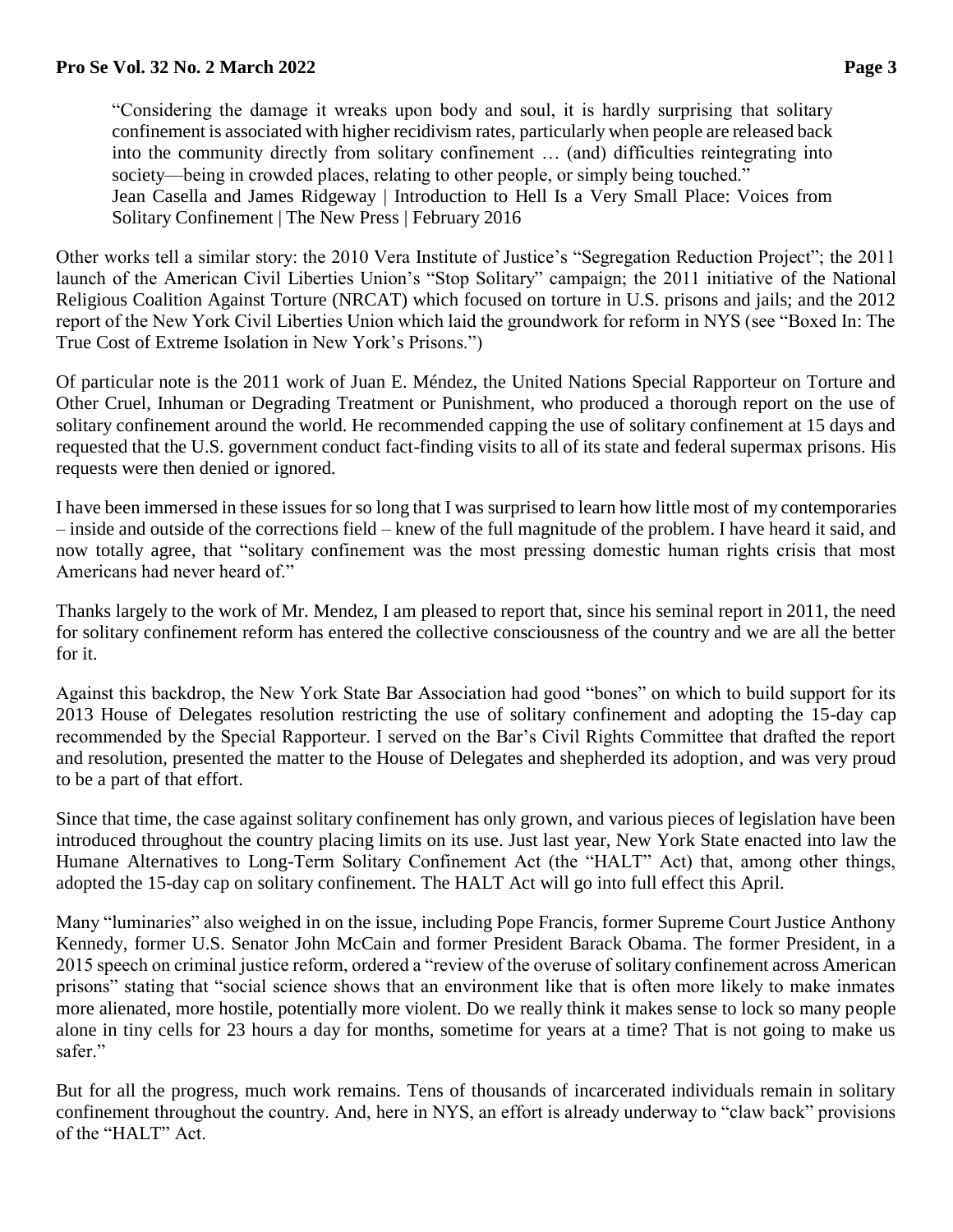The "HALT" Act is opposed by the union representing correctional officers (NYSCOPBA) and, in a federal lawsuit filed last year, it claimed that "HALT" violated their members' 14th Amendment rights by failing to guarantee them a workplace safe from dangerous conditions. Union officials claim that, absent the use of solitary confinement, there is no fear of punishment among those incarcerated and that, as a result of this legislation, inmate violence against corrections officers has already grown.

Admittedly, claims in lawsuits such as this are difficult to validate. Solitary units, be they in state prisons, local jails or federal "supermax" facilities, have been called "virtual black holes", where data is largely off limits to the public and the press. What can be said with certainty is this: the "HALT" legislation won't take effect until April of this year and will take time to fully implement. Hence, claims that "HALT" is already responsible for an increase in violence are specious at best. Like many old tropes, these claims sound familiar but, upon closer inspection, fail to ring true. Measures to safeguard "keepers and kept" will be adopted by the Department of Corrections and Community Supervision (DOCCS) along the way, and abandoning a long-fought-for reform before it even begins is foolhardy governance at its core.

Sadly, this is but another example of what routinely happens when there exist major disagreements over public policy – differences which too often break down on ideological and political lines.

For example, those agreeing with a particular public policy (e.g., the death penalty, gun ownership, "three strikes" sentencing, solitary confinement, etc.) are quick to deflect criticism (for a wrongful conviction, unjust sentence, mass shooting, etc.) as an exception worth the price in order to maintain a policy they deem better for the public good.

Those disagreeing with a particular public policy (e.g., bail reform, parole reform, Rockefeller Drug reform, solitary confinement reform, etc.), are equally quick to "Hortonize" any bad act that can attach to it – no matter it's comparative rarity – and call for abandonment of the policy despite its merit, the singularity and circumstances of the act or the underlying injustices sought to be corrected by the policy itself.

It is axiomatic that critics and supporters of any public policy, especially with regard to criminal justice, can find justification for their arguments either to stay, or change, the course. But public policy shouldn't be made at the end of a yo-yo string, and we should resist the temptation to allow an "exception to swallow a rule" if a policy is sound and just and its deficits are greatly outweighed by its benefits.

I would argue that the public policy supporting strict reductions in the use of solitary confinement is as sound and "data-rich" as it gets. The need for management tools in prison to safeguard both "keepers and kept" from truly dangerous incarcerated individuals can be more than adequately addressed by DOCCS' policies that remove and separate those individuals from general population while maintaining rehabilitative programming and avoiding the deleterious and irreversible consequences of solitary confinement.

If, as Dr. King said, "the arc of the moral universe . . . bends toward justice," then we must insist that reforms that correct past injustices are not abandoned in the absence of overwhelming evidence of a need to do so. We, as a society that has recognized the dangers of solitary confinement to both the individual and community, should never again allow a retreat to policies based on fear and frustration, especially when armed with viable alternatives.

As New Yorkers, we are better and smarter than that.

The echoes and lessons of the past – the voices of Franklin, Tocqueville, Beaumont and Dickens – form the basis of over 200 years of evidence to prove that solitary confinement is a public policy that diminishes us all.

We need only listen.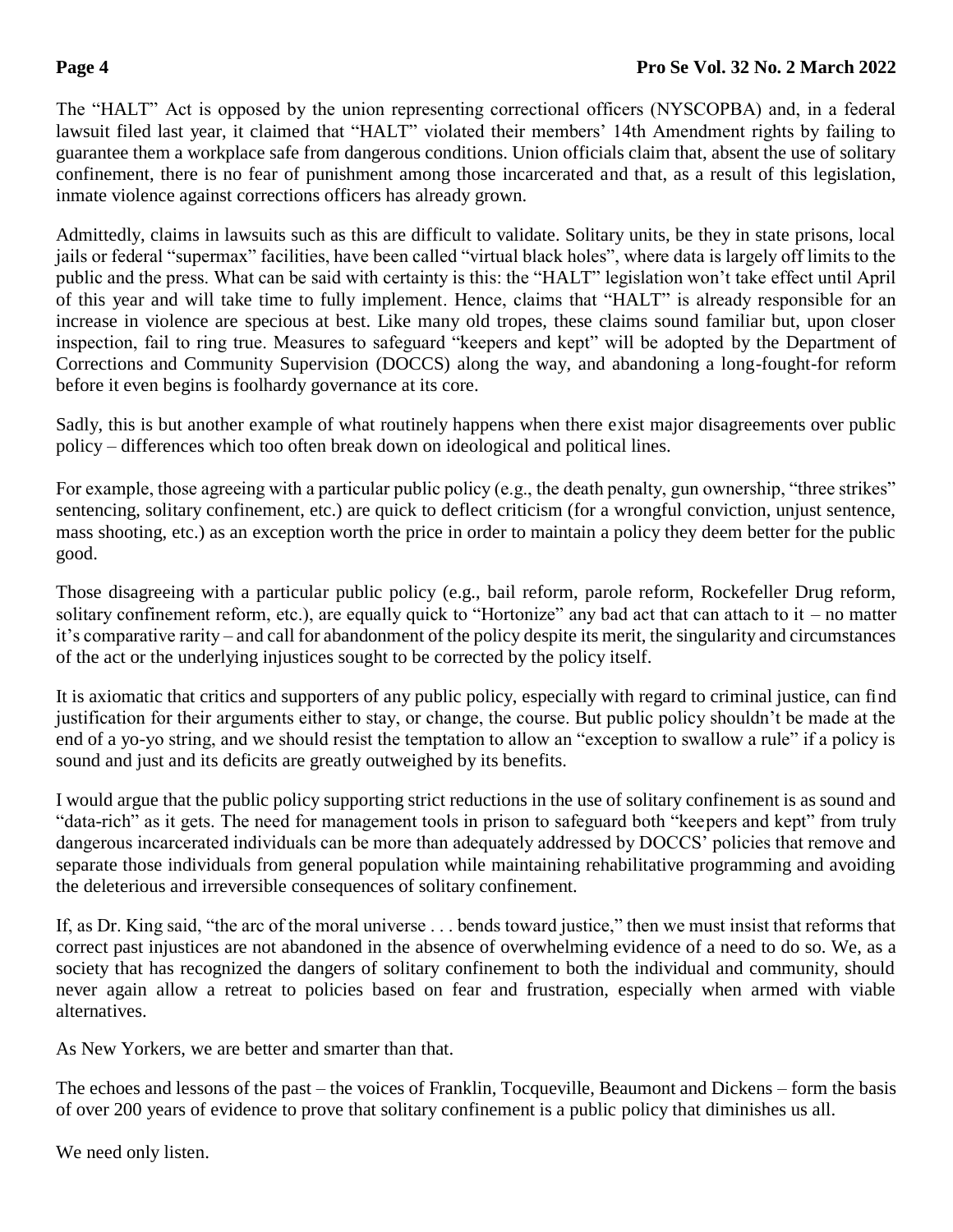## *. . . Continued from Page 1*

for buprenorphine were determined to also have affected testing for synthetic cannabinoids and in accordance with instructions from the New York State Inspector General, DOCCS reversed all 2019 synthetic cannabinoid use hearings that relied on urinalysis testing.

How did this situation come about? It began in January 2019, when DOCCS introduced a new drug testing device – the Indiko Plus – to be used at all prisons. The manufacturer's instructions for the device clearly state that the test results are only preliminary and must be confirmed by a more specific alternative chemical test. Alternative tests include gas chromatography – mass spectrometry (GC-MS) and liquid chromatography – tandem mass spectrometry. DOCCS ignored the confirmatory test requirement and disciplined incarcerated individuals based on positive results from two preliminary tests. Because the results of the preliminary tests were extremely unreliable, many individuals who had never tested positive for drugs were charged and found guilty of having used buprenorphine.

As increasing number of incarcerated people were falsely accused of having used drugs, many reached out to PLS. In June 2019, PLS wrote DOCCS, reporting that PLS had 4 reports of false positive drug tests from incarcerated women at Albion. None of the women had a history of drug use in prison and, PLS pointed out, all of the women knew that they were to be tested, so they were unlikely to have engaged in drug use. Thus, the letter concluded, either the devices were malfunctioning or the results were affected by operator error.

PLS wrote DOCCS again in July 2019 reporting that it had received numerous additional complaints of false positive tests from incarcerated individuals at seven DOCCS facilities. Again, many of the individuals had little or no prior history of substance abuse or drug related misconduct. In this letter, PLS asked DOCCS to look into whether the drug testing devices had an operation issue or technical fault. In addition, PLS reminded DOCCS of the detrimental consequences of false positive drug test results, including that people stop taking prescribed medical and mental health medications out of fear that the medications were causing the false positives.

In the July letter, PLS asked DOCCS to initiate an investigation into the false positive issue and warned that if DOCCS took no action to address this matter, it would be unnecessarily exposing incarcerated individuals to undeserved punitive sanctions which adversely affects their disciplinary records and impacts consideration of their applications for parole release.

Not having received a response from DOCCS, in September, PLS wrote a final letter, advising DOCCS of numerous additional reports of false positive drug tests and putting DOCCS on notice that it must deal with the issue of unreliable drug testing immediately or PLS would be forced to take appropriate action.

In November, not having received a response from DOCCS, PLS and Emery Celli Abady Ward & Maazel, LLP, filed a class action lawsuit known as *Steele Warrick v. Microgenics and Thermo Fisher* in the federal district court for the Eastern District of New York. The complaint alleges that due to crossreactivity issues – that is where an innocuous substance or prescribed medication reacts with the analyzer (a chemical) to produce a false positive result for a prohibited drug – hundreds of incarcerated New Yorkers tested positive for drugs they had not actually taken. The complaint further alleges that at prison disciplinary hearings, the defendants' representatives testified that the Indiko Plus device was reliable, despite knowing it was manufactured to be used only as a preliminary screening tool and positive test results from the Indiko Plus device require confirmatory lab testing to corroborate the positive results. The lawsuit seeks damages for the class members for the harm caused by the wrongful punishment.

After investigating DOCCS' 2019 Drug Testing Program, the IG concluded that in July and August 2019, there were several occasions on which either DOCCS and/or Microgenics/Thermo Fisher retested the urine samples that, based on analysis by the Indiko Plus device, were positive for drug use. In a large percentage of these cases, the original result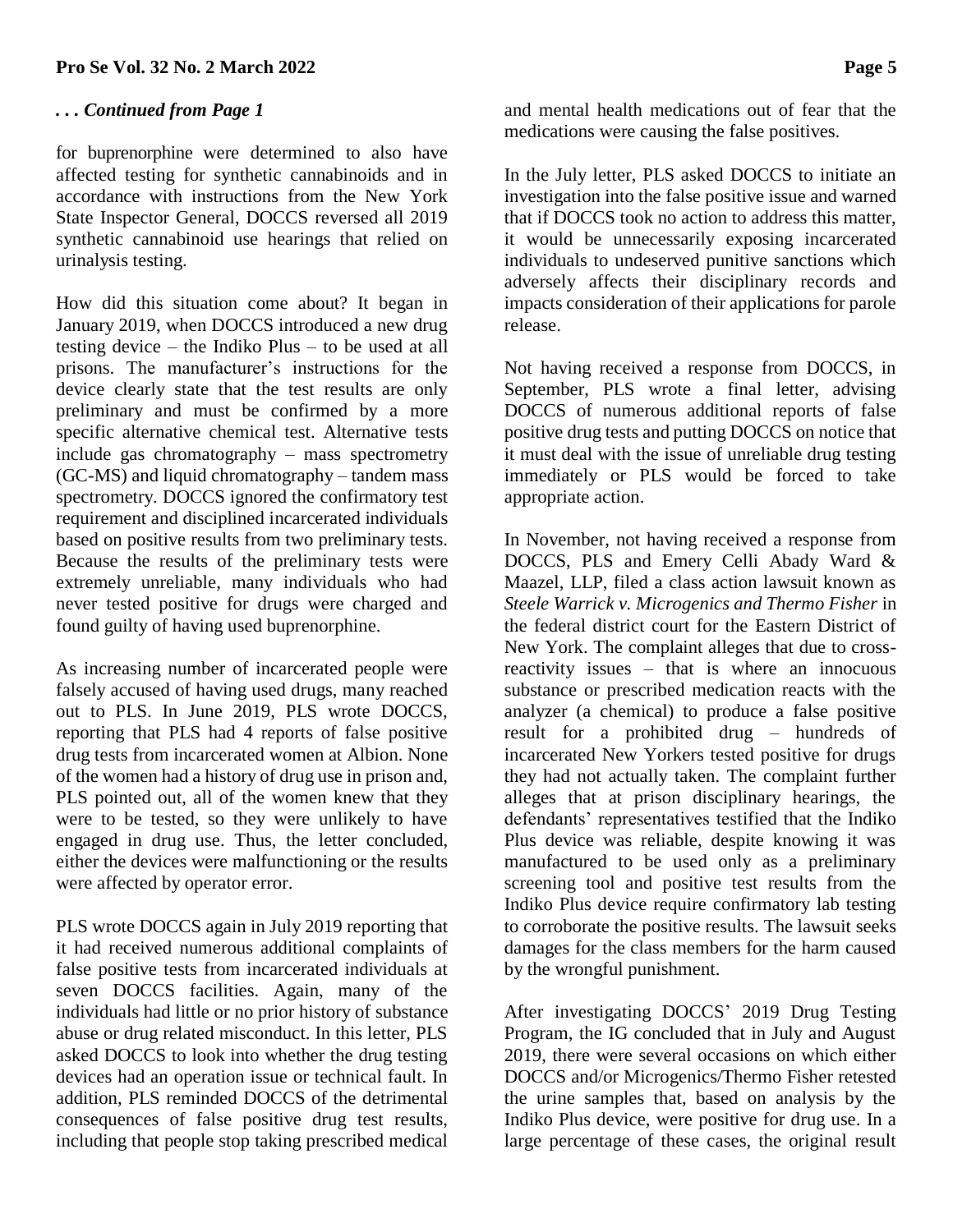was found to be a false positive. Nonetheless, after determining that the result was unreliable, DOCCS did not immediately take steps to reverse these individuals' hearings and restore them to their prior status.

The IG also found that:

- In spite of instructions that positive urinalysis testing results obtained using the Indiko Plus drug testing device were preliminary and had to be confirmed by a more specific alternative drug testing method, DOCCS failed to confirm the preliminary test results and penalized incarcerated individuals on the basis of unreliable results;
- DOCCS failed to take prompt corrective action after discovering in August 2019 that five incarcerated individuals who had tested positive for buprenorphine had no detectable buprenorphine in their urine.
- Despite learning in August 2019 that Community Supervision, a Division of DOCCS, does not act against parolees unless either the parolee admits to drug use or their preliminary positive test results are confirmed by an outside laboratory using a more specific alternative method, DOCCS took no action to revise its drug testing procedures.

The IG's report was also critical of Microgenics role in failing to run a reliable drug testing program. Among the more damning findings was that Microgenics representatives "provided misleading and inconsistent statements during disciplinary hearings for individuals incarcerated with DOCCS." With respect to this, the IG found that:

• Even where incarcerated individuals pointed out at their hearings that confirmation testing was mandated by the instructions provided with all Microgenics tests, Microgenics representatives failed to verify that positive preliminary drug screening test results had to be confirmed by a more specific alternative method.

- During an interview with the IG, a Microgenics representative stated that confirmation testing was not required.
- The same Microgenics representative stated that they had been instructed that DOCCS does not perform confirmatory testing and therefore such testing should not be discussed by the representatives when they testify at DOCCS disciplinary hearings.

DOCCS terminated the contract with Microgenics on January 15, 2021. In February 2021, DOCCS resumed its Incarcerated Individual Drug Testing Program. The program now requires that all initial positive test results be sent to an outside laboratory for confirmation testing.

**News & Notes**

## **Settlement Limits Parole Restrictions on the Use of Social Media and Computers**

We are pleased to report that attorneys from the New York Civil Liberties Union, the Rutgers Law School Constitutional Rights Clinic, and Prisoners' Legal Services of New York have reached a settlement with the state in *Jones, et. al v. Stanford and Annucci.*

The case was filed in March 2020, to challenge two related parole release conditions imposed on sex offenders. The first challenged condition is the mandatory social media ban set forth in Executive Law  $§259-c(15)$ . Under that provision, if a person is serving a sentence for a sex offense, and the victim was under 18 years of age, or the individual is a Level 3 sex offender, or if the internet was used to facilitate the crime, the Parole Board is required to impose a release condition, known as "E-stop," that bans the individual from accessing commercial social media websites. The other condition at issue arises from Directive 9202. That Directive requires DOCCS'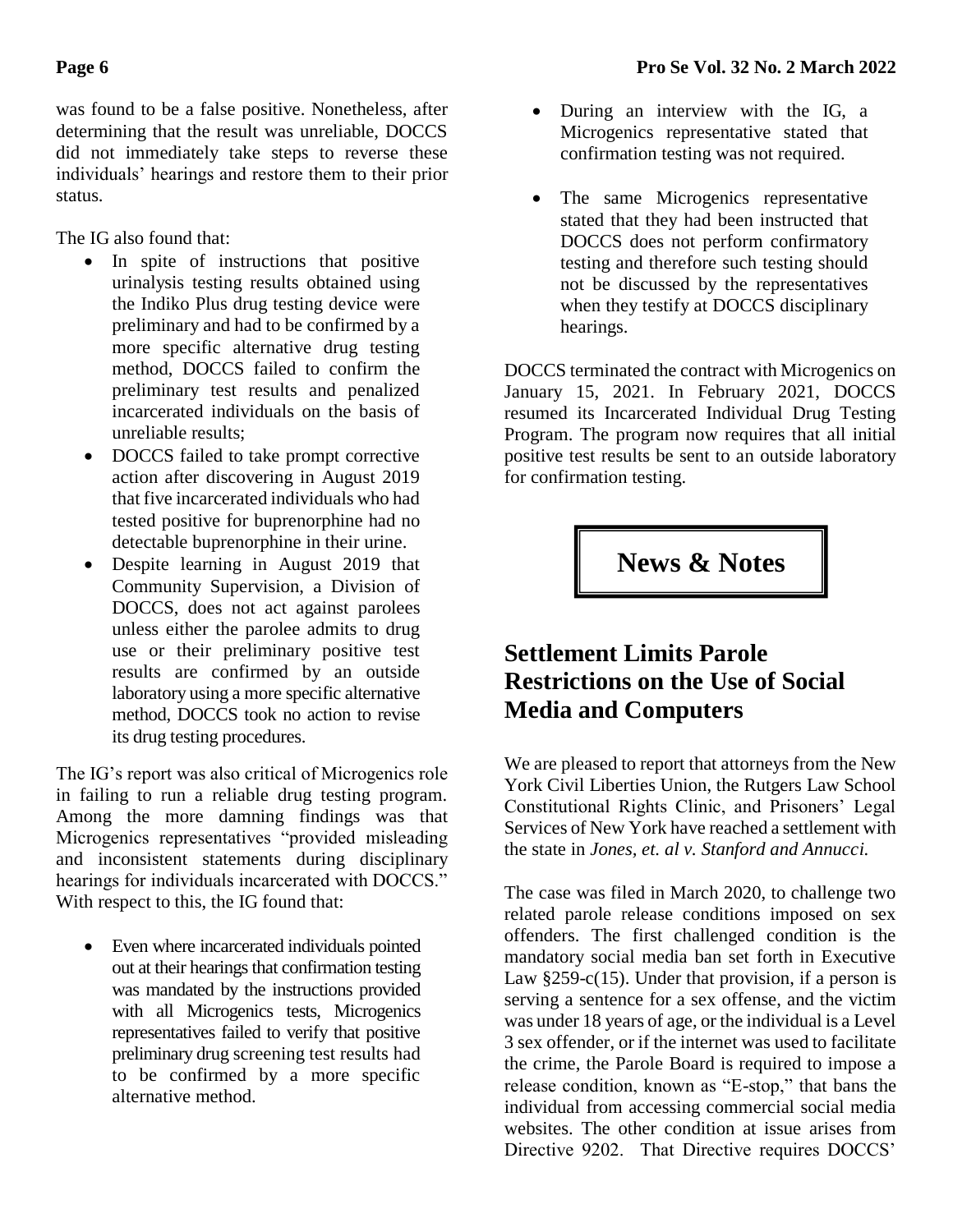staff to impose on virtually all sex offenders a release condition that, in the absence of written permission from the parole officer, bars:

1) possession or use of computers, computer devices and electronic storage devices, or

2) accessing the internet.

As previously explained in *Pro Se*, in 2020 after the complaint was filed, plaintiffs' attorneys filed a motion for a preliminary injunction, asking the court to **enjoin** (bar) the state from imposing the E-stop social media ban, while the case proceeds. In September 2020, the Court issued a preliminary injunction. In granting the preliminary injunction the Court relied heavily on the decision in *Packingham v. North Carolina*, 137 S.Ct. 1730 (2017), where the Supreme Court found that a North Carolina provision almost identical to New York's E-Stop social media ban was in violation of the First Amendment. The Supreme Court recognized in *Packingham* that the internet and social media are at the core of First Amendment free speech in the twenty-first century, and therefore held that restrictions on social media access must be narrowly tailored to further the state's compelling interests. Despite the *Packingham* decision, New York parole officials continued to impose the E-Stop social media ban until September 2020 when the preliminary injunction was issued in *Jones.*

In its preliminary injunction decision, the *Jones*  Court held that imposing the social media ban on a "wholesale" basis, on broad categories of sex offenders who had not used the internet to facilitate crimes, violates the First Amendment. The Court did, however, permit DOCCS to impose the social media prohibition on people who previously had used the internet to facilitate crimes, or where there are specific circumstances that suggest a person might use social media to engage in sex offenses. We have been told that DOCCS has changed its policies to comply with the preliminary injunction and is no longer imposing the social media ban on sex offenders on a "wholesale" basis.

The state did not appeal the preliminary injunction decision. Soon after that decision was issued, the state indicated it would work with plaintiffs' lawyers to negotiate a permanent settlement for both parts of

the case, the social media ban, and the restriction on computers and the internet. The settlement negotiation was difficult and time-consuming. Since the Court, in its preliminary injunction decision, found that DOCCS properly can impose a social media ban where warranted by specific circumstances, the key to the settlement was agreeing on the circumstances in which DOCCS can use discretion to impose social media and internet bans. The settlement has now been completed.

One important piece of the settlement is that the preliminary injunction will be converted into a permanent injunction. That means the statutory mandatory social media ban will no longer be imposed, but the Parole Board and parole officers may impose a discretionary social media ban on individual sex offenders who have used the internet to facilitate past crimes, or, "where there are articulable registrant-specific circumstances that: 1) raise a legitimate and particularized concern about the Registrant's risk of reoffending by using social media, and/or 2) indicate that restrictions on a Registrant's access to social media will be the most suitable, least restrictive means of ensuring compliance with a specific goal of rehabilitation. Any such restrictions should be narrowly tailored and the least restrictive method of promoting these goals." In this context, "Registrant" refers to a person required to register under the Sex Offender Registration Act (SORA).

The settlement applies the same standard to the condition that prohibits possession of computers and access to the internet. Under the settlement, the blanket ban on possession of computers and access to the internet required by Directive 9202 will no longer be imposed or enforced. Instead, parole officials will have discretionary authority to impose computer and internet restrictions on sex offenders who have used the internet to facilitate crimes, and "where there are articulable registrant-specific circumstances that: 1) raise a legitimate and particularized concern about the Registrant's risk of reoffending by using social media, and/or 2) indicate that restrictions on a Registrant's access to social media will be the most suitable, least restrictive means of ensuring compliance with a specific goal of rehabilitation. Any such restrictions should be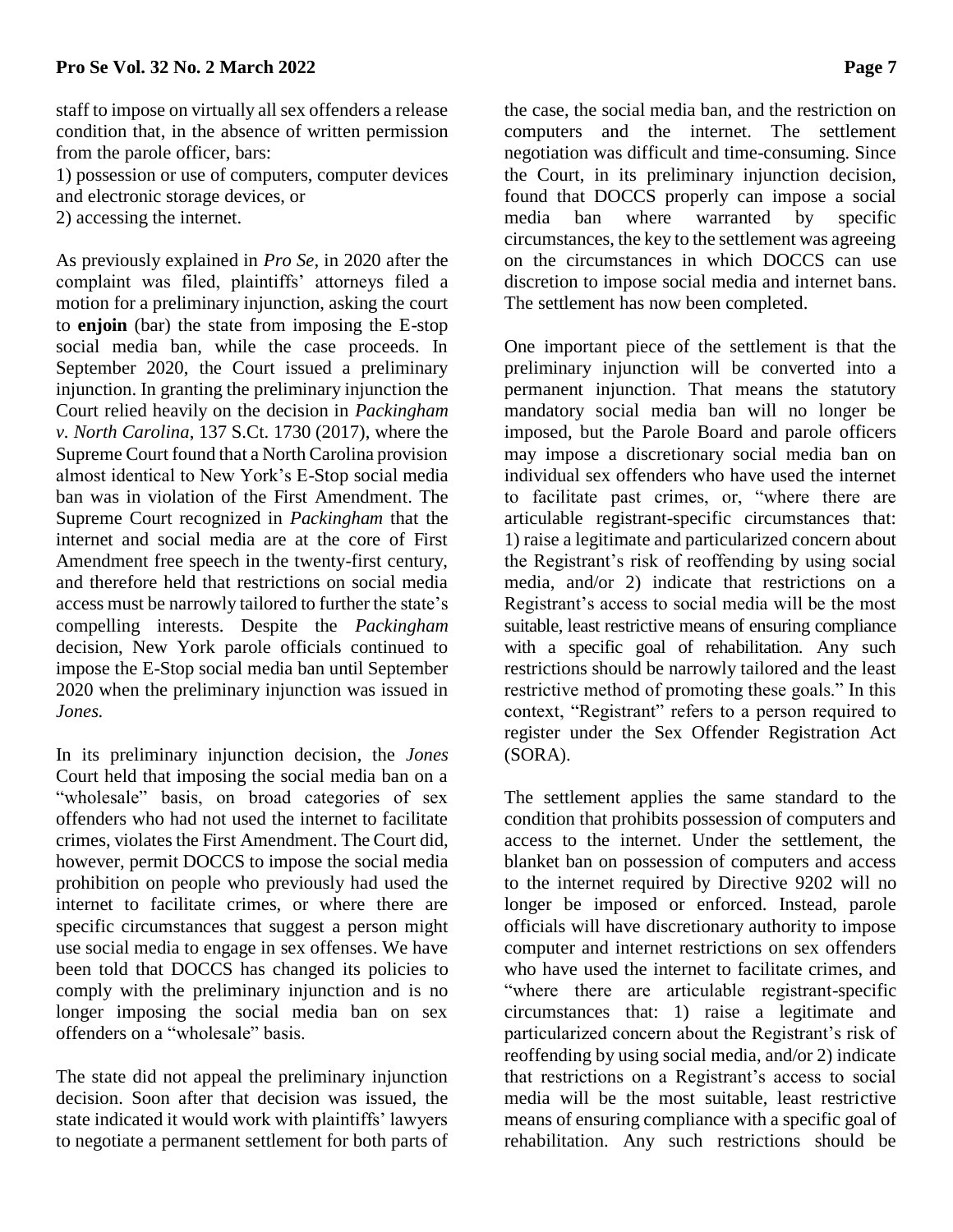narrowly tailored and the least restrictive method of promoting these goals." Sex offenders who have not used the internet to facilitate crimes will be presumed to have internet access, and will no longer need prior approval from a parole officer.

In cases where, based on the new discretionary criteria, social media or internet restrictions are imposed, those restrictions can be appealed through the Parole Grievance Program set forth in Directive 9402. However, the deadline for filing a Parole Grievance has been modified for purposes of challenging internet or social media restrictions imposed pursuant to the *Jones* settlement. Pursuant to Directive 9401(VI)(A)(2), a Parole Grievance must be filed, with the senior parole officer, within 30 days of the "alleged incident." Under the terms of the settlement, the phrase "alleged incident" "shall mean either when the Registrant received the written notification of the restriction from their parole officer or when they requested a modification of the restriction and were actually or constructively denied." Running the 30-day deadline from when the condition was imposed, or from when the individual requested a modification of the condition and was denied, ensures that people will be able to challenge internet restrictions through the Parole Grievance process, and will not be time-barred by the 30-day Parole Grievance deadline.

Parole Grievances that challenge social media or internet conditions will be handled through the provision on emergency grievances set forth at Directive 9204(VI)(B)(4). Under that section the senior parole officer is required to forward the grievance to the Bureau Chief within 24 hours of receipt, and the Bureau Chief is required to respond "immediately." Treating internet and social media grievances as emergency grievances ensures that such grievances are treated seriously and promptly.

The Parole Grievance process will give people a way to challenge social media, computer, and internet restrictions. If the Parole Grievance process is completed, or exhausted, and the condition remains in effect, a person would be able to challenge the condition by filing an Article 78 in state court. When such a case gets to court, the court will be able to apply the standard set forth in the settlement, to determine whether the condition is proper.

The settlement agreement was signed or "soordered" by Judge Raymond Dearie on January 21, 2022. The settlement will become effective 120 days after it was signed by Judge Dearie. As part of the settlement DOCCS has agreed to provide training to parole officers and other relevant staff on sex offenders' First Amendment rights to access the internet and social media, and on the *Jones* settlement. The settlement also requires DOCCS to provide a series of reports to plaintiffs' lawyers to document its compliance with the settlement.

The *Jones* settlement precludes DOCCS from the wholesale imposition of social media, computer, or internet restrictions on people convicted of sex offenses. However, DOCCS will be able to impose similar restrictions, in its discretion, based on the criteria in the settlement. Our hope is that the new discretionary conditions will be only rarely imposed.

## **Steele Warrick v. Microgenics Urinalysis Class Action Update**

As previously reported in *Pro Se*, in January 2019, DOCCS began using a new urinalysis drug testing device in New York State prisons. The device was called the Indiko Plus urinalysis analyzer (Indiko Plus). DOCCS soon discovered that the test results were unreliable. Due to the unreliability, in January 2020 DOCCS reversed all 2019 disciplinary dispositions for drug use where an Indiko Plus urinalysis test result was positive.

Prisoners' Legal Services of New York (PLS), working with the law firm of Emery Celli Brinckerhoff Abady Ward & Maazel ("Emery Celli") then filed a putative (proposed) class action lawsuit, in November 2019. Known as *Nadezda Steele-Warrick v. Microgenics Corporation and Thermo-Fischer Scientific, Inc.,* the lawsuit alleged negligence claims against the companies that provided DOCCS with the Indiko Plus. Shortly after filing, the defendants moved to dismiss the lawsuit and to **strike** (remove) the class action allegations.

In our last update, we reported that in March 2021, the Court issued a decision denying defendants' motions to dismiss the lawsuit and to strike the class action allegations. In April 2021, PLS and Emery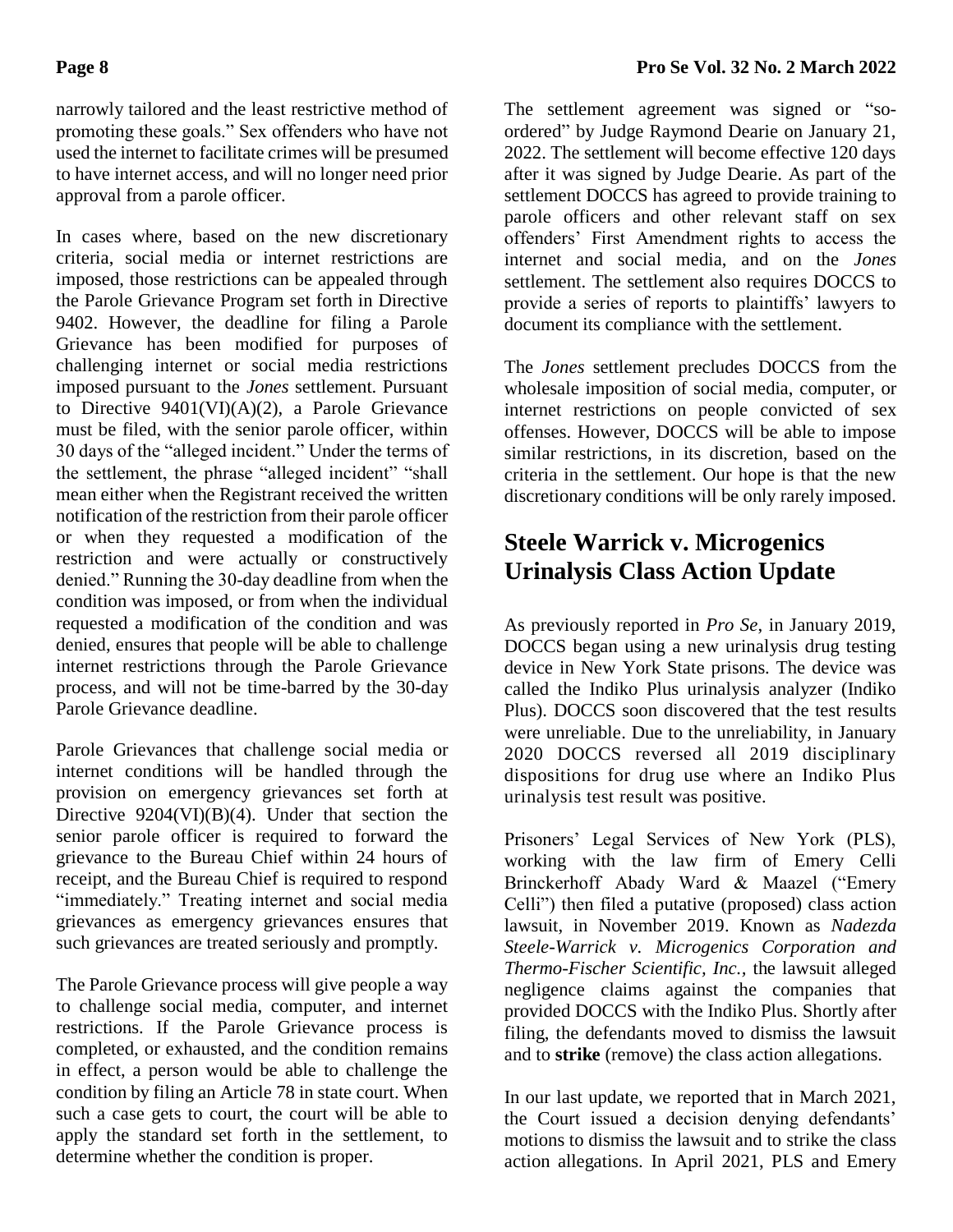Celli amended the lawsuit to include Section 1983 claims against the defendants. As amended, in addition to the prior allegations of negligence, the complaint now alleges that the defendants' conduct violated the  $8<sup>th</sup>$  Amendment rights of incarcerated persons to be free from cruel and unusual punishment as well as their  $14<sup>th</sup>$  Amendment rights to due process of law. Put another way, the new claims allege that the defendants were deliberately indifferent to the risk that the Indiko Plus would lead to false positive test results and to the resulting harm to the incarcerated population – namely that individuals were subjected to unjustified disciplinary sanctions.

In August 2021, the defendants moved to dismiss the Section 1983 claims from the amended complaint. PLS and Emery Celli opposed the motions. As of February 17, 2022, the Court had not decided the defendants' motions.

While the motions to dismiss were pending, in January 2022, the New York State Inspector General (IG) released the results of her office's investigation of DOCCS' use of the Indiko Plus device. The report found that various DOCCS officials and Microgenics employees planned to use the Indiko Plus despite the risk of it producing false positive results, which ultimately led to hundreds of people being disciplined without an adequate legal basis.

Following the release of this report and its profoundly significant findings, in February 2022, PLS and Emery Celli moved to amend the complaint to add senior DOCCS employees as defendants. In addition to the prior claims, the proposed amended complaint added allegations that supervising DOCCS staff, despite lacking the scientific and legal background to do so, decided to use the Indiko Plus without confirmatory lab testing. This decision, the proposed amended complaint alleges, resulted in the unwarranted imposition of disciplinary punishment to many incarcerated persons, thereby violating their 8<sup>th</sup> and 14<sup>th</sup> Amendment rights. Neither the additional DOCCS defendants nor Microgenics and Thermo-Fischer have yet responded to the latest motion to amend the complaint.

#### Updates on the Status of the *Steele-Warrick*

PLS continues to receive many inquiries about the status of the *Steele-Warrick* case. Unfortunately, since the unreliable drug testing affected over a thousand individuals, we are unable to respond to letters or phone calls about the status of the case. Here are answers to some of the most common questions.

#### **At this time:**

- **There is no defined class;**
- **You are not a party to the action; and**
- **We do not have the resources to respond to individual inquiries regarding the status of the case.**

**As soon as the Court decides whether to grant class action status and defines the class we will report the development in** *Pro Se* **and on the PLS website.**

#### How do I join the class?

First, please understand that the lawsuit is still a "putative" class action. This means that while PLS and Emery Celli have filed the complaint with an intent to litigate the claims on behalf of a **class**  (group) of individuals, the Court has not yet decided whether to let the action proceed as a class. If the Court determines that class action status is warranted, it will also define who is in the class. PLS and Emery Celli have proposed a class definition that includes incarcerated and formerly incarcerated persons who in 2019 had a positive urinalysis result obtained from an Indiko Plus device. If you meet these criteria, you are currently part of the proposed class. If you have not already contacted PLS to report that you believe you are a potential class member and to provide your contact information, please send this information to:

ATTN: Ann Ferrari, Staff Attorney Prisoners' Legal Services of New York 114 Prospect St. Ithaca, NY 14850

If you provide us with your contact information, we will only use this information to communicate with you in the event that a class is certified.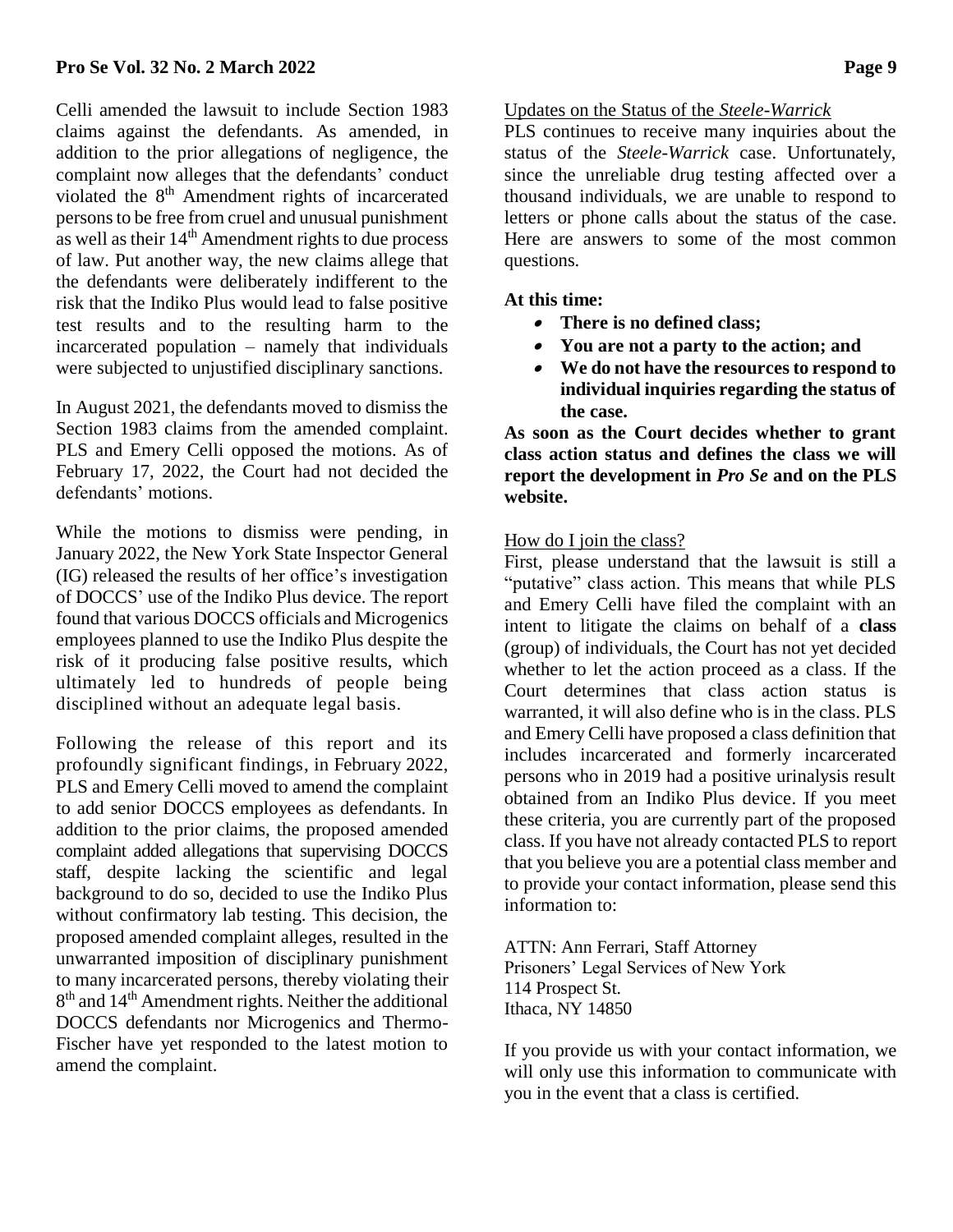Again, we unfortunately cannot respond to written inquiries or acknowledge receipt of contact information.

## How much money will I receive in damages?

It is still too early in the litigation to assess the potential damage awards or even how they may be calculated.

## How much longer will it take resolve the case?

This case is still in the beginning stages. Because of their inherent complexity, class actions tend to move slowly than individual actions. The pandemic has further slowed the operation of most courts. As a result, it can take several years to conclude a class action lawsuit.

#### I heard the case was settled. When will I receive my share of the damages?

The case has not settled. If you have heard the case was settled, there is no truth to what you heard. Any settlement in the future will be announced in *Pro Se* and on the PLS website.

## **PLS' Family Matters Unit Expands Services to Five Additional Counties**

PLS' Family Matters Unit, which is funded by a grant from the Judiciary Civil Legal Services, was established in 2017 to assist incarcerated parents with certain family law matters. Originally, the services that the Family Matters Unit offered were limited to incarcerated parents convicted in, or with children currently residing in, the eight counties of *Albany, Bronx, Erie, Kings, Nassau, New York, Queens,* and *Richmond*.

Thanks to increased funding from the Judiciary Civil Legal Services, the Family Matters Unit will now also be able to assist qualified individuals convicted in, or whose children currently reside in, five additional counties: *Dutchess*, *Monroe, Onondaga, Orange,* and *Suffolk*.

In light of this expansion, you are now eligible for services from PLS' Family Matters Unit if:

• You are an incarcerated individual whose county of conviction is *Albany, Bronx, Dutchess*, *Erie, Kings, Monroe, Nassau, New York, Onondaga, Orange, Queens, Richmond,* or *Suffolk;* **OR**

• You have a child visitation or child support issue involving minor children who currently reside in *Albany, Bronx, Dutchess*, *Erie, Kings, Monroe, Nassau, New York, Onondaga, Orange, Queens, Richmond,* or *Suffolk County;* **AND**

- You are interested in seeking a court order for child visitation; **OR**
- You are interested in seeking modification of an existing child support order; **OR**
- You are seeking access to family court records; **OR**

• You have been subjected to a recent prison disciplinary proceeding that resulted in suspension or termination of visits, or interference with communication, with your minor children.

If you would like the assistance of the Family Matters Unit and you meet the above eligibility requirements, please write to the Family Matters Unit at: Prisoners' Legal Services of New York, Family Matters Unit, 41 State Street, Suite M112, Albany, NY 12207.

# **COVID News**

## **Program Pause**

In an effort to slow the spread of COVID-19 in the state prisons, as of January 5, 2022, DOCCS paused programming. DOCCS will assess the need for continuing the pause on a bi-weekly basis. The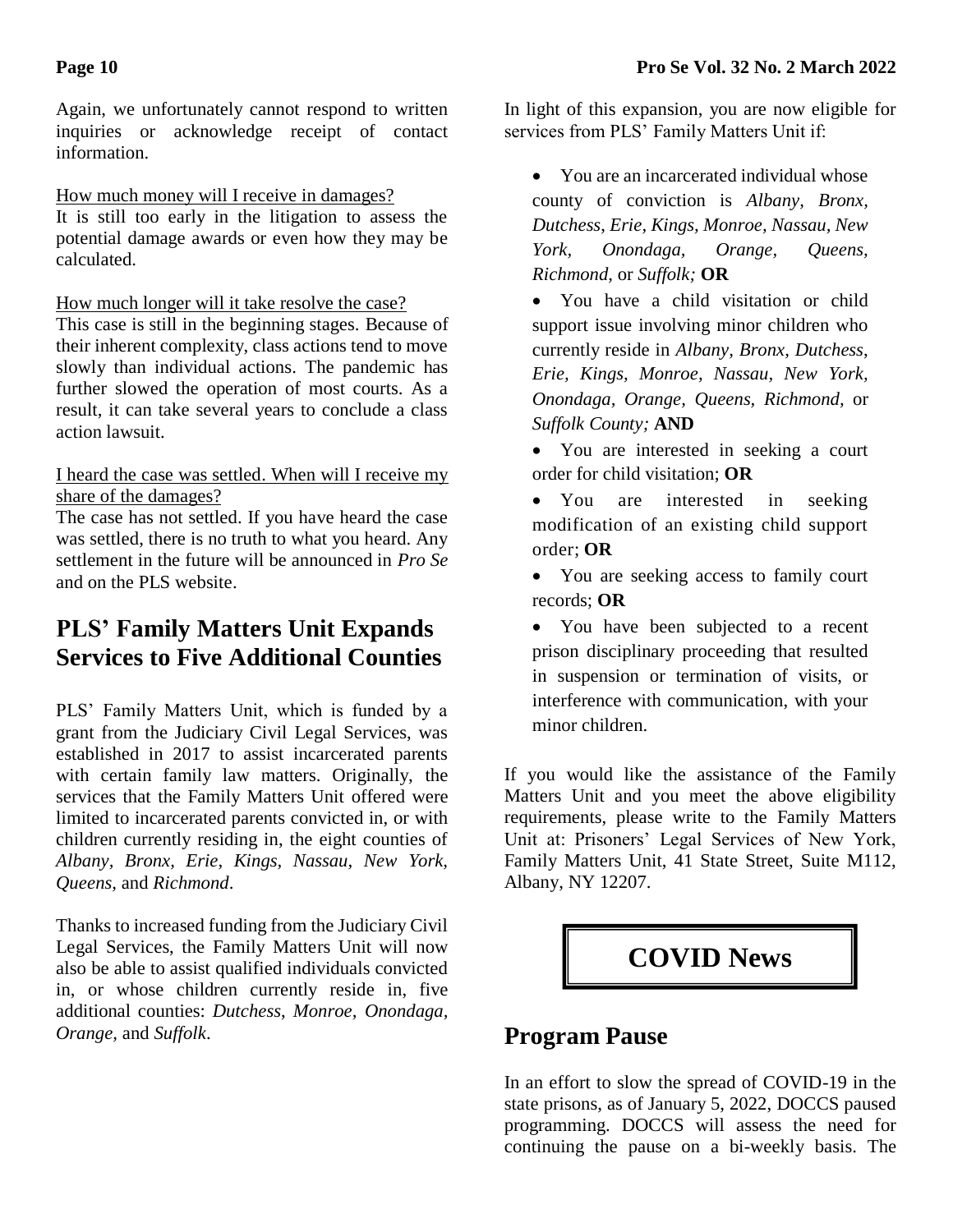facility "pause plans" that were used previously when it was necessary to implement such a measure are the plans that will be used now. To the extent possible, programming will be continued as cell study with materials distributed and collected by the educational staff.

# **Visiting Protocols**

Effective January 11, 2022, DOCCS staff will provide all visitors to NYS prisons with COVID-19 test kits. Any visitor who either refuses to take the test or who tests positive will not be allowed to enter the prison. In addition, no physical contact is allowed during visits.

*Jessie J. Barnes v. Captain Jolly***, et al., 2021 WL 5989777 (W.D.N.Y. Dec. 16, 2021).** In 2010, Jessie Barnes sued various jail officials of the Monroe County Jail with respect to incidents that occurred in 2008 and 2009. After Mr. Barnes notified the Court of his interest in mediation of his claims, a settlement conference was held and the parties agreed on a monetary settlement and an agreement that Mr. Barnes did not owe any money to the County from his prior detention and that if Mr. Barnes returns to the jail, he will not be required to serve any remaining SHU time. Subsequently, Mr. Barnes asked the Court to order that payment be made to an individual to whom Mr. Barnes had given power of attorney. The Magistrate Judge denied the motion and directed the defendants to make the settlement payment to Mr. Barnes' DOCCS account. After the Court's order, Mr. Barnes moved for sanctions against the defense counsel, claiming that he had engaged in unlawful conduct by refusing to release the settlement to the plaintiff's designated third party.

The Court disagreed with Mr. Barnes' interpretation of the settlement agreement. First, the Court noted, the parties had reached a valid settlement agreement and the courts cannot alter or go beyond the express

terms of the agreement, or impose obligations on the parties that are not mandated by the unambiguous terms of the agreement. Here, the Court went on, the terms of the agreement did not impose on defendants an obligation to make the settlement payment to any party other than Mr. Barnes. In the absence of an agreement by the parties, the Court held, it is not the court's role to dictate that the defendants pay the settlement to a third party rather than directly to the plaintiff. For these reasons, the Court denied Mr. Barnes' motion to order the defendant to send the check for damages to a third party and his motion for sanctions.

# **STATE COURT DECISIONS**

**Pro** Se Victories!  $\parallel$  **Disciplinary and Administrative Segregation**

# **Court Again Skirts Issues Raised by Absence of Video Evidence**

At the hearing reviewed by the Third Department in *Matter of James R. Pine v. Anthony J. Annucci*, 200 A.D.3d 1270 (3d Dep't 2021), the petitioner was charged with harassment and making threats after he allegedly cursed at an officer and threatened to break his jaw. At his hearing, the petitioner denied that he had engaged in the charged conduct and called three incarcerated individuals who testified that the officer had cursed at the petitioner and called him derogatory names but that the petitioner had not responded or cursed the officer. The only evidence against the petitioner was the misbehavior report.

The petitioner was found guilty and the determination of guilt was affirmed on administrative appeal. The petitioner then filed an Article 78 challenge to the hearing, arguing that the determination of guilt was not supported by substantial evidence and that the report had been fabricated in retaliation for a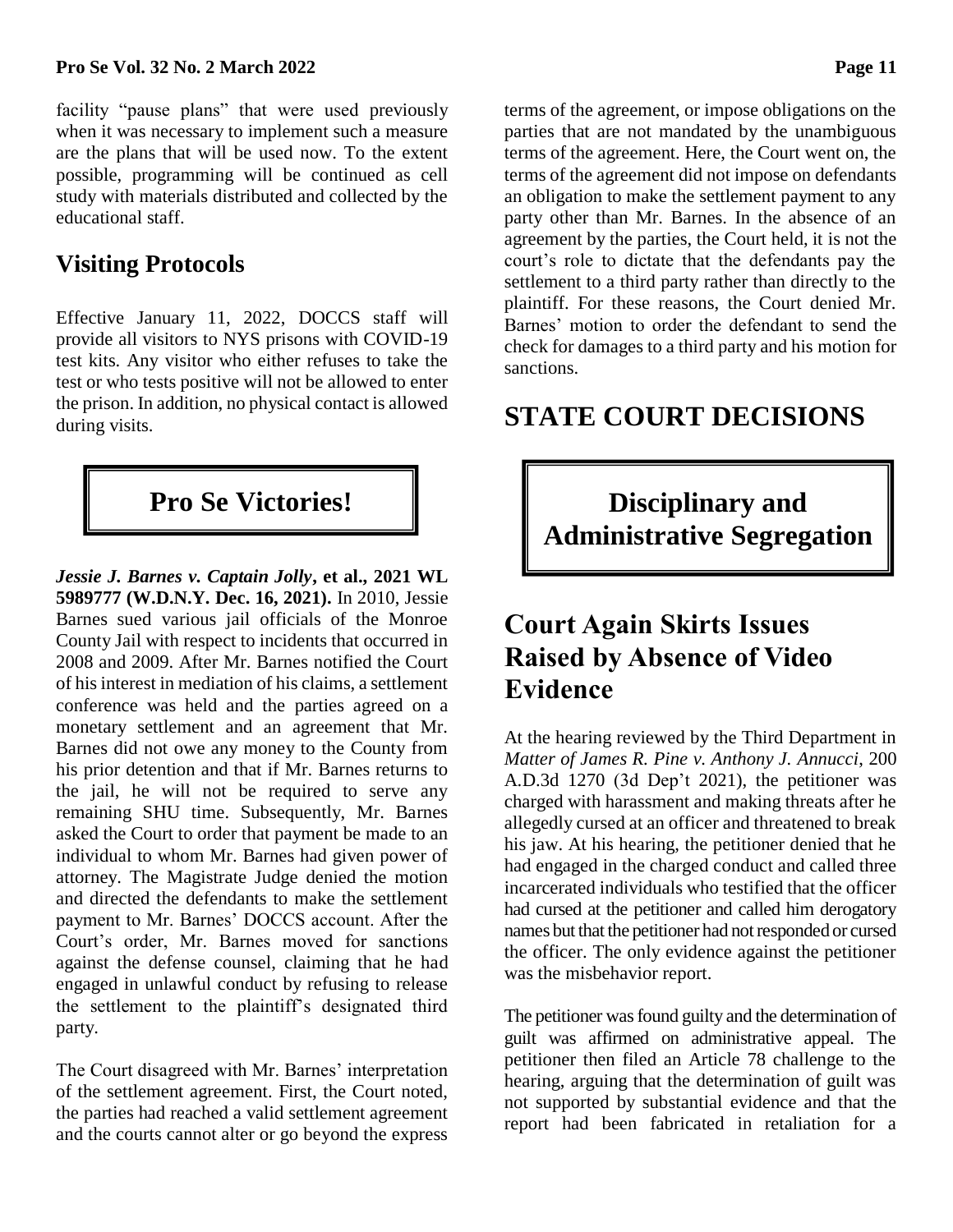grievance that the petitioner had filed against the author of the misbehavior report.

In its decision, the Third Department found that the misbehavior report **constituted** (was) substantial evidence that the petitioner had engaged in harassment and made threats. The Court also concluded that it was within the Hearing Officer's authority to make credibility determinations, that is, to decide which was more believable, the misbehavior report or the petitioner and his witnesses.

While the opinion noted that the petitioner had requested the footage of the incident recorded by the officer's body camera, because the officer was not wearing his body camera, there was no footage to produce. Judges Lynch and Garry filed a concurring opinion in which they wrote that the officer's failure to wear the body camera was an issue that the hearing officer should have addressed. In the petitioner's brief, the Judges wrote, he argues that there is a policy that when an officer leaves the bubble and monitors the hallway, he is required to wear a body camera. So why, the petitioner wrote, was he not wearing it during the incident? The answer, according to the hearing officer, was that the officer had not been issued a camera that day.

Addressing this point, Judges Lynch and Garry referenced the Court's decision in *Matter of Anselmo v. Annucci*, 176 A.D.3d 1283 (3d Dep't 2019). In *Anselmo*, Judge Garry, in a concurring and dissenting opinion, discussed the benefits of using video recording technology for resolving fact issues in prison disciplinary hearings and the need to investigate why such videos either are not made or, when they are made, disappear. In *Pine*, Judges Lynch and Garry wrote, "[a]lthough we can accept the explanation that the correction officer had not been assigned a body camera on the day of the incident, the perplexing question that remains is why not? A recording of actual events would certainly assist in resolving credibility disputes such as the one at hand, either exonerating or condemning the actions of the facility's employees."

In spite of legislation introduced in the State Assembly and Senate to amend the Correction Law to require DOCCS to establish a body camera for correction officers pilot program at maximum

security prisons, the judges wrote, no comprehensive body camera program has been adopted. Such a program, they concluded, could greatly facilitate the resolution of disputes arising between correction officers and incarcerated individuals, and arguably even prevent such altercations from arising in the first place. Judges Lynch and Garry ended their opinion by encouraging DOCCS and the Legislature to further address this issue.

James R. Pine represented himself in this Article 78 proceeding.

\_\_\_\_\_\_\_\_\_\_\_\_\_\_\_\_\_\_\_\_\_

## **Under Certain Circumstances, the HO is Not Required to Provide a Written Reason for Denying a Witness**

According to a misbehavior report, an officer observed Paul Grant bullying other incarcerated individuals who were intimidated by Mr. Grant. The officer ordered Mr. Grant to stop his behavior, the report continued, whereupon Mr. Grant "became argumentative and aggressive" with the officer and refused to leave the officer's desk area. The officer charged Mr. Grant with harassment and disobeying a direct order. The misbehavior report did not name the individuals whom the officer alleged Mr. Grant had been bullying.

At the hearing, the Hearing Officer, due to security concerns, refused to call the individuals whom the officer alleged Mr. Grant had been bullying. The Hearing Officer thought that if Mr. Grant had access to the names of the individuals, he would retaliate against them. The Hearing Officer, however, did not provide a written statement of the reasons that he was not calling these individuals as witnesses. The Hearing Officer found Mr. Grant guilty of the charges.

Mr. Grant filed an Article 78 challenge, alleging that the failure to provide him with the names of the allegedly bullied individuals deprived him of adequate notice of the charges and that the Hearing Officer's failure to give him a written reason for denying the witnesses violated his right to call witnesses.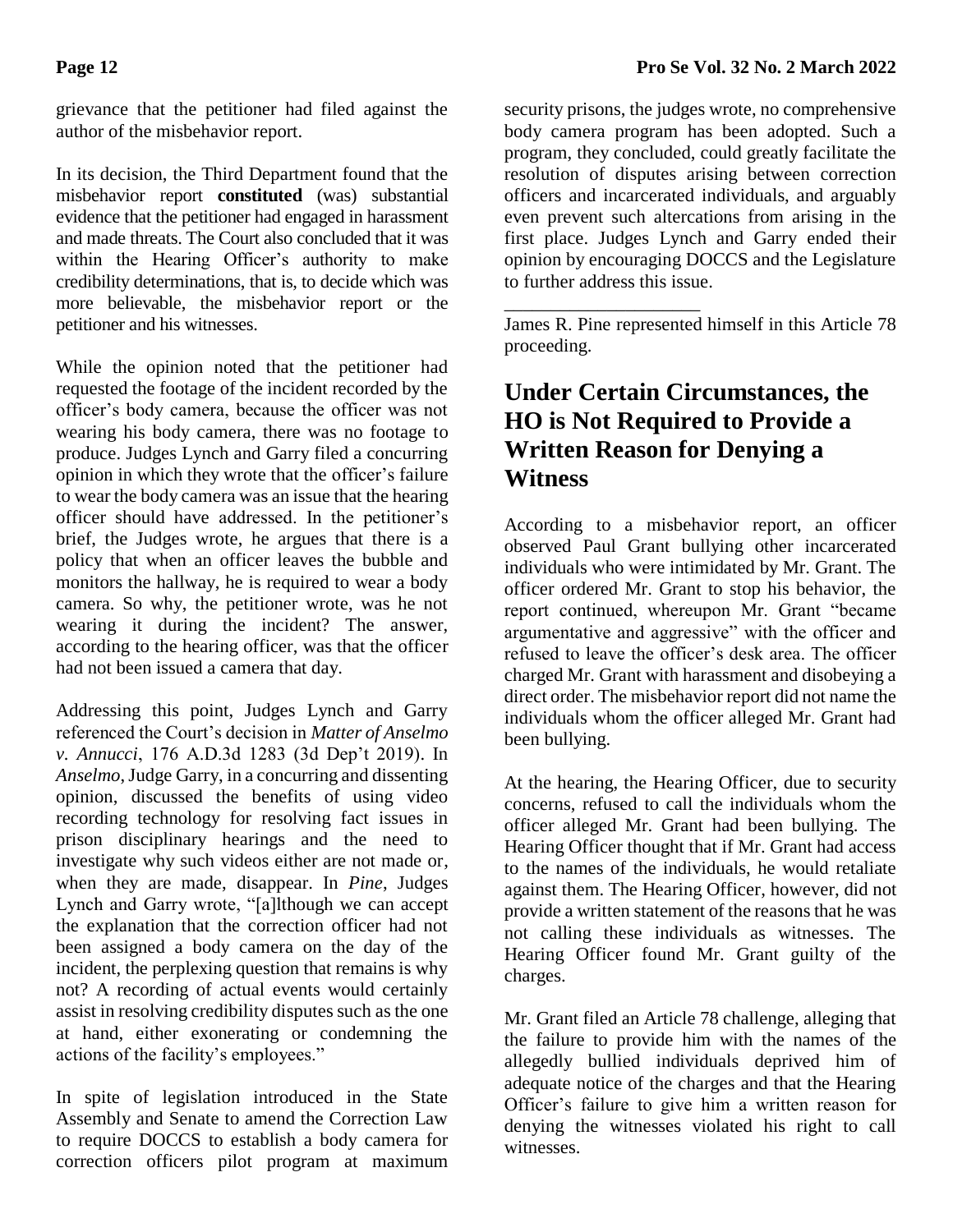#### **Pro Se Vol. 32 No. 2 March 2022 Page 13**

In *Matter of Grant v. Capra*, 200 A.D.3d 1443 (3d Dep't 2021), the Court rejected the petitioner's arguments. The Court wrote that it was "unpersuaded" by the petitioner's argument that the misbehavior report was so lacking in details and that he did not get adequate notice of the charges and was unable to prepare a defense. It reached this result knowing that the petitioner was never informed of the identities of the individuals he was accused of bullying.

The Court also rejected the he argument that the Hearing Officer had violated the petitioner's right to call witnesses, finding that the Hearing Officer's conclusion that calling these individuals would threaten prison security. Finally, the Court wrote, because the reason that the Hearing Officer was refusing to call the witnesses was "evident from the record," failing to provide a written reason for the refusal did not warrant annulment.

Paul Grant represented himself in this Article 78 proceeding.

## **Guilty Plea Precludes Challenge to Evidentiary Sufficiency**

\_\_\_\_\_\_\_\_\_\_\_\_\_\_\_\_\_\_\_\_\_

In *Matter of Estrada v. Annucci*, 199 A.D.3d 1145 (3d Dep't 2021), the Third Department **reiterated** (restated) the principle that an incarcerated individual is barred from challenging a determination of guilt to a charge to which they pleaded guilty. In *Estrada*, the petitioner entered a plea of guilty to refusing a direct order. That plea, the Court ruled, "precludes him from now challenging the evidentiary basis for that charge."

But a plea of guilty to one charge does not necessarily bar an incarcerated individual from challenging other charges **adjudicated** (decided) by the hearing officer at the same hearing. In *Estrada*, the Court allowed the petitioner to challenge the factual basis of the following charges: attempted assault, interfering with an employee, creating a disturbance, non-compliance with strip frisk procedures and violent conduct. In other words, the petitioner was not **precluded** (barred) from contesting these charges just because he had entered a plea of guilty to refusing a direct order.

Although a plea of guilty to *one* charge does not preclude a challenge to *other* related charges, as a practical matter a single admission of guilt may tend to undermine the petitioner's arguments with respect to other charges. This is especially true where the pled to charge is closely related to the contested charges. For example, admitting the charge of refusal to obey a direct order invites the conclusion that the incarcerated individual also failed to comply with frisk procedures. In any event, the *Estrada* Court found substantial evidence supporting the charges.

Incarcerated individuals should note the difference between criminal court practice and Tier III disciplinary hearings. It is common in criminal cases for a plea of guilty to one of the less serious charges to "cover" other more serious charges relating to the same incident. These other charges are dismissed, thus bringing a clear benefit to the defendant. But plea-bargaining practice used in criminal court is not normally used in Tier III hearings. In such hearings, a plea to one charge typically does not include the dismissal of the remaining charges.

Finally, note that courts reviewing Tier III hearings will not entertain claims about the improper denial of evidence where a petitioner fails to ask for that evidence during the hearing. In *Estrada*, the Court noted that the *pro se* petitioner failed to ask the hearing officer for a videotape and therefore his claim that evidence was improperly denied was not preserved for appellate review.

Pedro Estrada represented himself in this Article 78 proceeding.

## **Court Reverses Hearing Due to Failure to Call a Witness**

\_\_\_\_\_\_\_\_\_\_\_\_\_\_\_\_\_\_\_\_\_

When a hearing officer proceeds without a witness requested by an incarcerated individual, that restriction on the right to present a defense must be supported by sufficient facts documented in the hearing record. In *Matter of Douglas III v. Annucci*, 199 A.D.3d 1108 (3d Dep't 2021), the Court annulled a disciplinary determination on the grounds that the hearing record did not "reflect whether reasonable and diligent efforts were made" to secure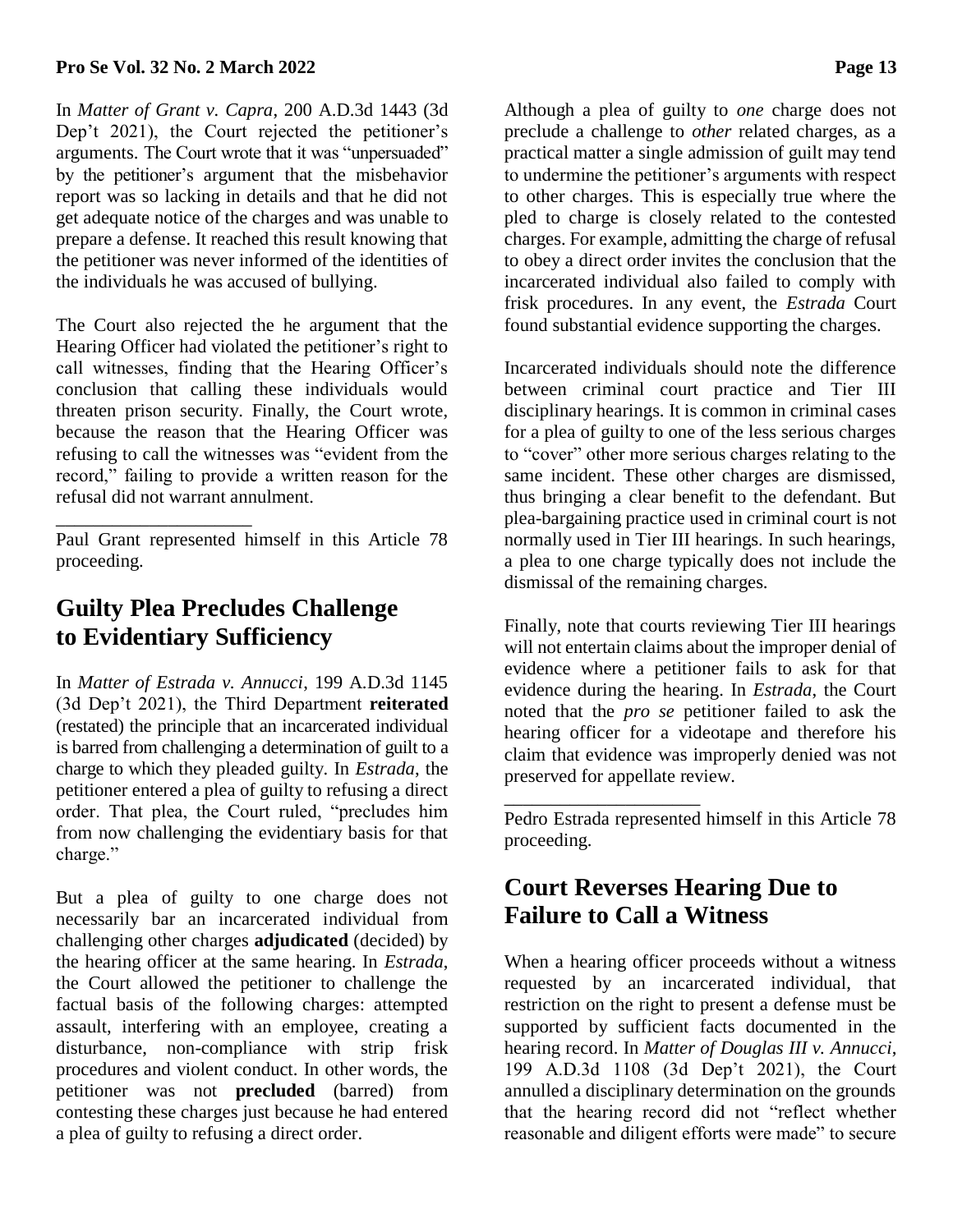the testimony of the witness requested by the charged incarcerated individual.

Here are the facts. The petitioner, charged with fighting and related charges for slashing Bell (another incarcerated individual), sought the testimony of Johnson (a third incarcerated individual) who was also involved in the incident. Bell was seen making slashing motions towards Johnson's face. Both Bell and Johnson sustained facial lacerations.

The petitioner denied attacking Bell with a weapon and based his defense on the claim that other incarcerated individuals inflicted the injury to Bell. "In support of his defense, petitioner sought Johnson's testimony, as an eyewitness of and participant in the incident, to establish how Bell was assaulted and received the laceration…."

In denying the petitioner's request for Johnson's testimony, the hearing officer simply stated that Johnson was unavailable. The Court noted that the hearing record did not demonstrate the date and time of most of the efforts to secure Johnson's testimony. Finally, the Court found, the Hearing Officer did not complete a witness denial form setting forth any further detail regarding his attempts to contact Johnson or the reasons for Johnson's unavailability.

The Court ruled that the hearing officer improperly denied the petitioner the right to secure Johnson's testimony but also concluded that a "good-faith" reason supported that denial. Because there was a "good-faith reason for denying the witness," the Court ordered a new hearing rather than dismissing the charges.

\_\_\_\_\_\_\_\_\_\_\_\_\_\_\_\_\_\_\_\_\_ Jerome Douglas, III, represented himself in this Article 78 proceeding.

# **Retaliation Defenses Can Be Tricky**

Retaliation as a defense in a prison disciplinary proceeding constitutes an uncertain basis for contesting the charges. As *Matter of Fulton v. Capra*, 199 A.D.3d 1139 (3d Dep't 2021), makes clear, a finding of guilt will be upheld where there exists substantial evidence of misconduct by an incarcerated individual. Allegations of retaliatory

motive by the author of a misbehavior report do not necessarily undermine the hearing officer's conclusion that substantial evidence supports the charges. A petitioner's claim that a misbehavior report was written in retaliation, the *Fulton* Court wrote, presents the hearing officer with a credibility determination. That is, the hearing officer must decide who is telling the truth: the officer who wrote the misbehavior or the accused individual who says the report was written to punish him for other conduct that angered the officer.

Nothing in the *Fulton* decision suggests that the petitioner alleged that officers or other prison staff expressed a retaliatory motive for writing a misbehavior report. Without such an allegation it is difficult to prevail on a claim of retaliation. Retaliation can be established circumstantially even when officers remain silent about their motive. But in *Fulton*, it does not appear the petitioner produced circumstantial evidence of retaliation.

On February 4, 2019, Petitioner Fulton was charged with misconduct with respect to a physician's assistant. Several weeks later, a correction officer wrote a misbehavior report alleging that the petitioner, while out of his cell, exchanged items with incarcerated individuals secured in their cells. The petitioner was charged with making threats and related rule violations. Because the two incidents involved different members of the prison staff, it was hard to prove that the officer involved in the second incident possessed a retaliatory motive originating in the first incident. Denying the Article 78 petition, the Court did not credit the petitioner's "claim that both reports were written in retaliation for prior altercations…."

Moreover, the petitioner's complaint about the author of the second misbehavior report was found irrelevant "considering that the petitioner's grievance against the officer was not filed until *after* [emphasis supplied] the incident in question." *Id.* 

And in the matter concerning the first incident, the Court found that the production of the grievance and the complaint against the physician's assistant was unnecessary where the hearing officer accepted "the fact that petitioner had previously filed them." Note that the existence of a grievance against the author of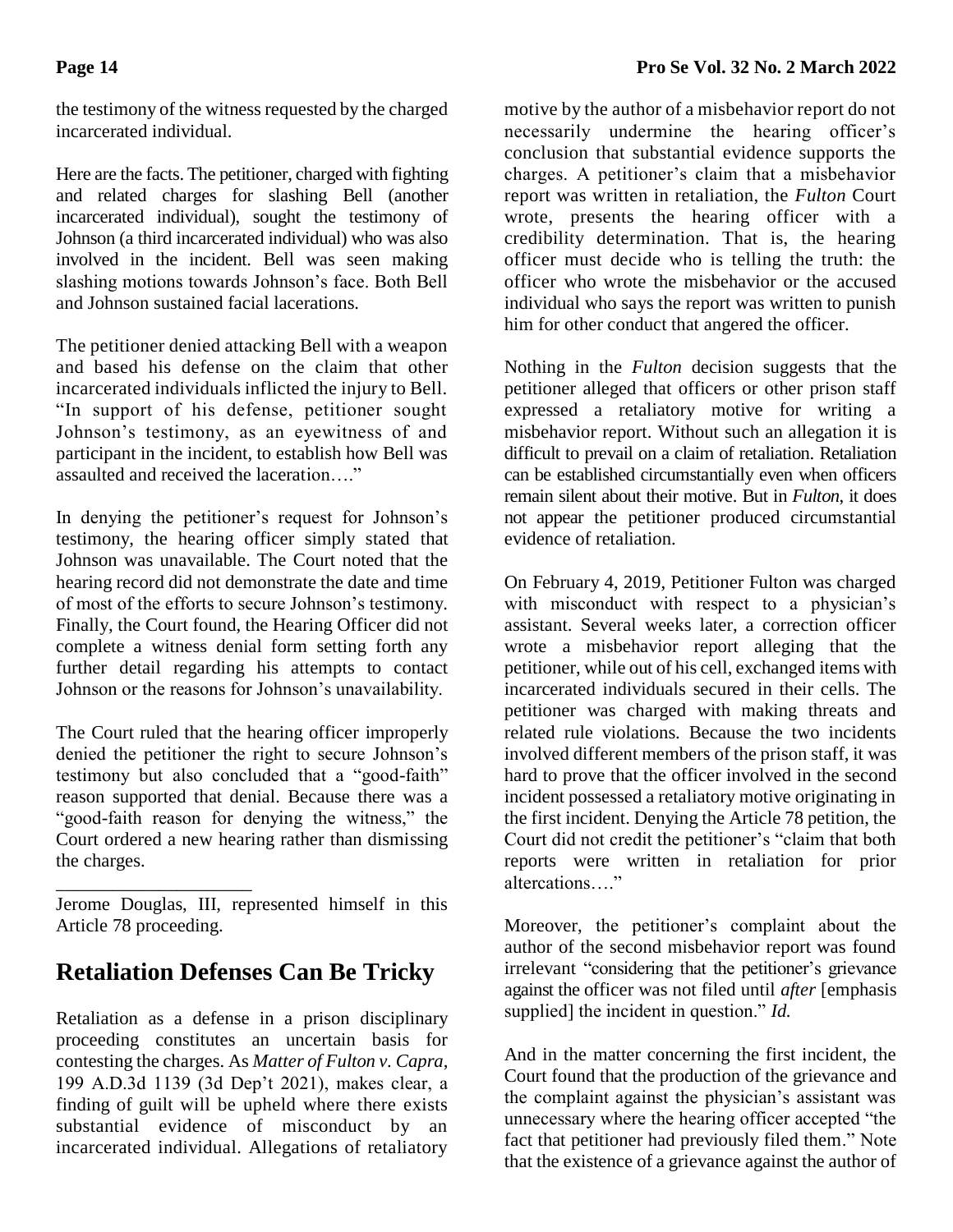a misbehavior report does not, by itself, establish a retaliatory motive. An officer might be angry that an incarcerated individual filed a grievance against them; nonetheless, it is also possible the officer actually observed the incarcerated individual engage in the charged misconduct. Thus, typically, to prove that the charges were fabricated in retaliation for engaging in protected conduct, an incarcerated individual must, in addition to producing evidence of retaliatory motive, produce additional evidence that undercuts the evidence supporting the charges, such as proof that the accused individual was elsewhere at the time of the incident.

In cases in which an incarcerated individual asks a court to review the hearing officer's failure to consider documentary evidence, such a claim must be preserved for appellate review. This claim, the *Fulton* Court found, "is unpreserved for our review, as review of the record reveals that petitioner never requested to present that document."

Alvin Fulton represented himself in this Article 78 proceeding.

\_\_\_\_\_\_\_\_\_\_\_\_\_\_\_\_\_\_\_\_\_

## **Violent Conduct Includes Conduct Involving the Threat of Violence**

When an Article 78 petitioner challenges a disciplinary determination on the grounds that the charged conduct does not fall within the conduct prohibited by the rule that the petitioner was charged with having violated, it is necessary to carefully review the rule. That is the lesson of the decision in *Matter of Chung v. Annucci*, 199 A.D.3d 1147 (3d Dep't 2021). Here, the *pro se* petitioner argued that the charged misconduct – being part of a group "aggressively chasing after another incarcerated individual with their fists clenched" – lies outside the scope of the rule prohibiting violent conduct. In *Chung*, the petitioner asserted "that his behavior did not constitute violent conduct because no one was injured…."

The Court, however, was unpersuaded by the petitioner's argument, noting that the rule prohibiting violent conduct specifically prohibits "conduct involving *the threat* of violence" [emphasis added], irrespective of whether injury results. This definition of violent conduct is set forth in Rule 104.11. Plainly, the aggressive chase of another incarcerated individual involves the threat of violence and for that reason the Court upheld the disciplinary determination pertaining to violent conduct.

Separately, the *Chung* Court rejected the petitioner's claim that the disciplinary determination should be set aside on the grounds that the misbehavior report used incorrect DOCCS identification numbers for the petitioner and two others involved in the incident. This "clerical error" did not warrant annulment of the disciplinary determination, the Court wrote, because the hearing evidence clearly established the identity of the individuals involved in the incident.

Sean Chung represented himself in this Article 78 proceeding.

## **Solicitation Includes Efforts to Obtain Information**

\_\_\_\_\_\_\_\_\_\_\_\_\_\_\_\_\_\_\_\_\_

In *Matter of Killimayer v. Annucci*, 199 A.D.3d 1151 (3d Dep't 2021), the petitioner was charged with threats and solicitation. The charges were based on confidential information that the petitioner had threatened another incarcerated individual in order to obtain documentation about an incident that the individual was involved in at another prison and about whether his protective custody status was voluntary or involuntary. According to the confidential information, until the individual provided the documents, he would not be allowed to use the certain phones in the prison yard.

In assessing the petitioner's arguments, the Court found that the misbehavior report, the testimony of the author of the misbehavior report who investigated the matter, and the confidential information was substantial evidence of guilt. It also found that the confidential information was reliable and credible, and that conflicting testimony of the petitioner and his witnesses "presented credibility issues for the hearing officer to resolve."

Finally, the Court rejected the petitioner's argument that his conduct did not fall within the conduct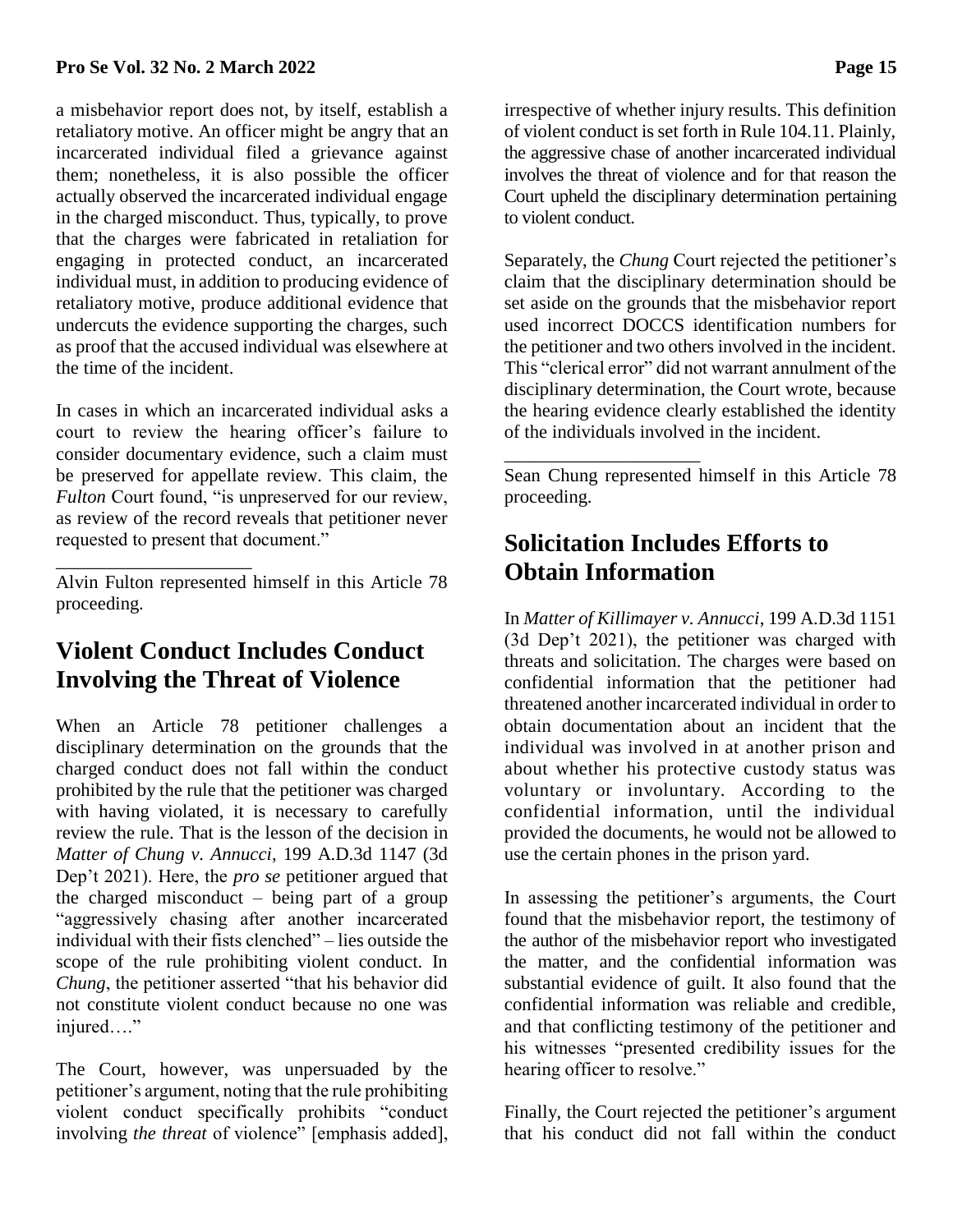prohibited by Rule 113.27. Rule 113.27 provides that, "An inmate shall not solicit, possess or exchange any disciplinary or grievance document pertaining to another inmate, or any document which contains crime and sentence information pertaining to another inmate who is not a codefendant, without authorization from the superintendent." The Court held that petitioner's efforts to obtain another incarcerated individual's protective-custody documentation constitutes solicitation. [It is unclear how the Court found that asking for documents relating to an individual's protective custody status violated a rule prohibiting soliciting "disciplinary or grievance documents" or "documents which contain crime and sentence information pertaining to another."].

Having found that attempting to obtain another individual's protective custody documentation violated Rule 113.27, the Court cryptically – in that this holding seems to contradict the holding in the previous sentence – wrote that petitioner's "further assertion that protective custody documentation does not fall within the ambit of rule 113.27 is unpreserved for review given petitioner's failure to raise it at the administrative level."

Joseph Killimayer represented himself in this Article 78 proceeding.

\_\_\_\_\_\_\_\_\_\_\_\_\_\_\_\_\_\_\_\_\_

# **Court of Claims**

# **DOCCS' Failure to Maintain Stairs Results in Finding of Liability**

In *William Robinson v. State of New York*, Claim No. 131273 (Ct. of Clms. Nov. 4, 2021), the claimant alleged that as a result of DOCCS' negligence with respect to maintaining a loading dock and a set of stairs, he had slipped on the stairs and injured his knee. At a trial on the issue of liability only – the Court would hold a second trial on damages if the plaintiff won the liability issue – the claimant testified that he had been working in the storehouse

at Auburn C.F. for four months when the accident occurred. On the day of the accident, the claimant was walking down the stairs. There were four steps and no railing. One of the steps was not deep enough to fit his entire foot and he slipped from the stairs to the pavement, landing with his weight on his left leg. No one saw the fall. The claimant had used the stairs many times without falling. He had never complained to his supervisor, about the stairs or the absence of railings.

The supervisor of the work crew testified as a witness for the plaintiff and the defense. He had worked at the storehouse for many years, agreed that there were no hand railings on the steps and did not know of any incarcerated individual who had fallen on the stairs.

In assessing the evidence, the Court first reviewed the law. The State, it wrote, citing *Preston v. State of New York*, 59 N.Y.2d 997 (1983), has a duty to maintain its facilities and with respect to the safety of persons on its property, the duty of the State is one of reasonable care under the circumstances.

Further, the Court wrote, citing *Martinez v State of New York* 225 A.D.2d 877 (3d Dep't 1996), DOCCS owes a duty to provide a reasonably safe workplace and reasonably safe work equipment to incarcerated individuals assigned to work. But countering this point, an incarcerated individual is responsible for exercising reasonable care and is liable if they do not. This includes a duty to observe their surroundings to avoid accidents.

Finally, the Court pointed out, to win his case, the claimant must prove by the preponderance of the evidence that:

- a dangerous condition existed;
- the State either:
	- o created the dangerous condition; or
	- o had actual or constructive notice of the condition; and failed to **alleviate** (fix) the condition

within a reasonable time;

- the dangerous condition was a proximate cause of the accident; and
- the claimant sustained damages.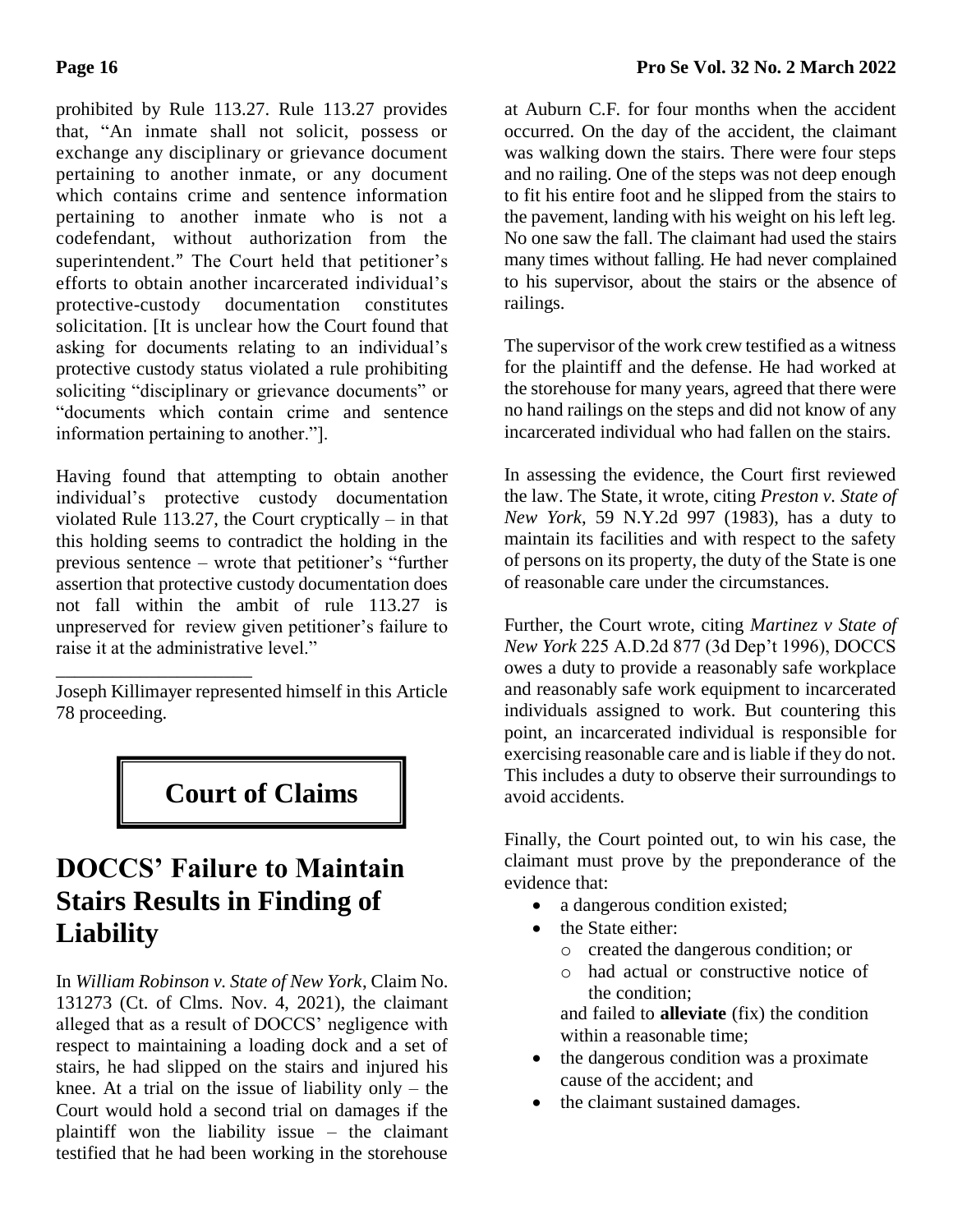The defendant will be found to have constructive notice of the dangerous condition if it is visible and apparent and has existed for a sufficient length of time before the accident to give the defendant sufficient time to discover and remedy the condition. While the visibility of a dangerous condition does not relieve the State of its duty to maintain the premises in a reasonably safe condition, the claimant's familiarity with the defective condition may be considered with respect to whether the claimant is comparatively negligent.

The Court found that the stairs, "with a shortened step and no railing, clearly constituted a dangerous condition [and that t]he defendant created the dangerous condition both by constructing inadequate stairs and by failing to install a railing. Further, the Court found that the defects were apparent and present for many years. Against these findings, the Court balanced the fact that the claimant had worked at the location, and regularly used the stairs, for several months. Based on these findings, the Court found that the defendant was 80% liable for the claimant's injury and the claimant was 20% liable. This means that after the parties agree on an amount of damages, or if they cannot agree, and

the Court decides what the damages are, the plaintiff will be awarded 80% of the damages.

\_\_\_\_\_\_\_\_\_\_\_\_\_\_\_\_\_\_\_\_\_

Brian Dratch, of The Dratch Law Firm, PC, represented William Robinson in this Court of Claims action.

# **Destruction of Evidence Leads to Sanctions**

In *Raymond Lewis v. State of New York*, 2021 WL 5995251 (Ct. Clms. Dec. 8, 2021), the claimant sought damages for injuries resulting from DOCCS' negligent maintenance of the equipment in his cell. Claimant Lewis alleged that on December 1, 2015, when, as he was moving his possessions into a new cell, a shelf that was supposed to be bolted to the lockers fell when he leaned against one of the lockers. The shelf struck the claimant in the head and neck, following which he was treated by the prison medical staff.

## Destruction of Evidence

On February 11, 2016, the claimant served what the parties agreed would be treated as a Notice of Intention alleging that DOCCS' negligent failure to secure the shelf was the cause of his injuries. After filing of the claim and an answer, the parties engaged in discovery in the course of which the defendant revealed that:

- The shelf that fell on the claimant had been destroyed in May 2016;
- There are no documents setting forth the dimensions or weight of the shelf;
- There is no way to know if the locker now in the relevant cell is the same locker that was there on the day that the shelf fell; and
- Cell inventory sheets, work orders and prior grievances about the cell where the shelf fell were destroyed by DOCCS prior to the date on which the discovery demands for them were made.

Having received the defendant's responses to his discovery request, the claimant moved to strike the defendant's answer as a sanction for **spoliation** (destroying evidence). The Court denied the motion to strike, but finding that the defendants had disposed of relevant evidence, **precluded the defendant from** (denied the defendant the opportunity of) offering certain evidence at trial and found that the claimant is entitled to an "adverse inference."

## Entitlement to Spoliation Sanctions

In reaching this result, the Court first set forth what a party must prove to show entitlement to sanctions for spoliation of evidence:

- That at the time of its destruction, the party having control of the evidence was obligated to preserve the evidence;
- That the evidence was destroyed with a "culpable state of mind;" and
- That the destroyed evidence was relevant to the party's claim or defense such that the **trier of fact** (judge or jury) could find that the evidence would support that claim or defense.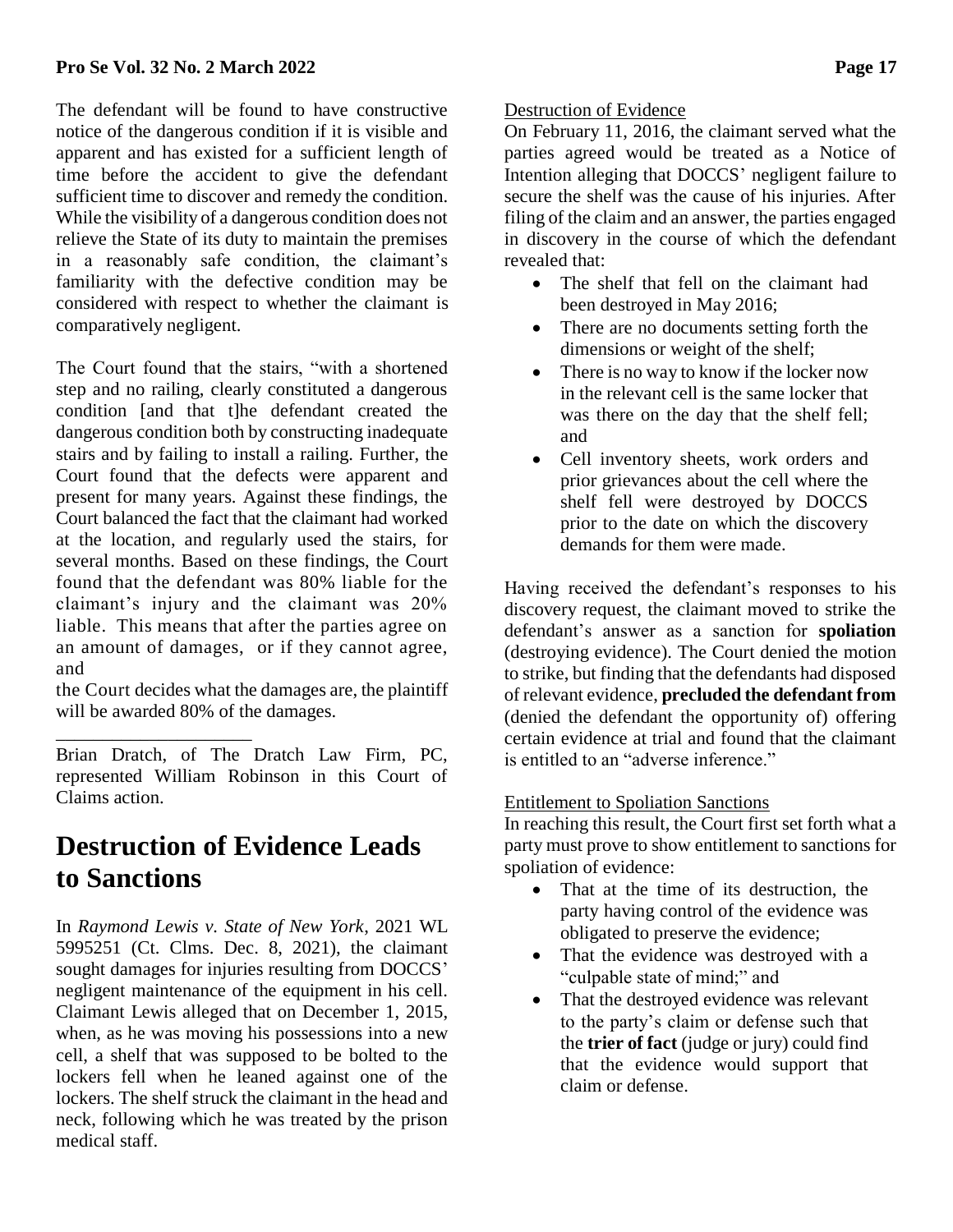With respect to these points, the Court noted the following:

- The obligation to preserve evidence arises when a party is on notice that the matter will likely result in litigation;
- A "culpable state of mind" for the purpose of spoliation includes ordinary negligence;
- The evidence is presumed to be relevant where it is determined to have been intentionally or willfully destroyed. If the evidence was negligently destroyed, the party seeking spoliation sanctions must establish that the destroyed evidence was relevant to the party's claim or defense.

## Applying the Law to the Facts

Here, where the accident occurred on December 1, 2015, and the Notice of Intent was filed on February 11, 2016, the Court found that the defendant knew or should have known that it was under an obligation to preserve evidence no later than February 11, 2016. In spite of this obligation, the defendant disposed of the shelf in May 2016, never acted to preserve or identify the locker that was in the claimant's cell at the time of the accident, and destroyed the cell inventory sheets, prior grievances and work orders in accordance with routine document retention and destruction policies at some point between 2016 and 2019.

Once a party reasonably anticipates litigation, the Court noted, it is required to suspend routine destruction polices and put in place a litigation hold to ensure the preservation of relevant documents. Here, the Attorney General wrote to DOCCS on December 1, 2017, asking DOCCS to ensure that a litigation hold was put in place in connection with Mr. Lewis's claim. Had such a hold been effectively put in place, the Court commented, many of the relevant documents would have been preserved. Thus, the Court concluded that the defendant should have been aware of the likelihood of litigation at the time that the shelf and documents were destroyed and should have preserved or otherwise identified the locker. The Court also concluded that the defendant knew or should have known that the items were relevant to the claim and were reasonably calculated to lead to the discovery of admissible evidence and it was reasonably likely that the claimant would request them in discovery.

The Court then found that while there was insufficient evidence to show that the defendant acted intentionally, it was clear that the loss of the shelf and the documents, and the failure to preserve or identify the locker were the product of negligence. And negligence, the Court noted, is a sufficiently culpable state of mind for the purposes of imposing a spoliation sanction.

Finally, the Court found that the destroyed evidence was relevant to the claim and would support the claim. Relevance of the shelf was supported by the claimant's expert who stated that absent the ability to inspect the actual shelf, locker and fasteners, the expert could not determine:

- Whether the shelf had been fastened to the locker;
- How tightly the shelf had been fastened to the locker or the manner in which the shelf had been improperly fastened to the locker;
- Whether the State had failed to properly maintain the shelf and the anchor fastening it to the locker and if it was installed properly in the first place; and
- Whether the defendant used the proper anchor to fasten the shelf to the locker.

Based on consideration of these factors, the Court found that all of the destroyed evidence was relevant.

## The Remedy

In fashioning a sanction for spoliation, the courts look to the extent that the destruction of evidence prejudices a party and whether striking the answer or dismissing the claim is necessary as a matter of elementary fairness.

Here the Court noted, the defendant admits that the shelf was not properly attached to the locker and concedes that it was destroyed and its dimensions and weight are unknown. Thus, the force exerted by the shelf when it struck the claimant cannot be determined. Claimant makes the same argument with respect to the locker, which the defendant also does not dispute. With respect to the destroyed grievances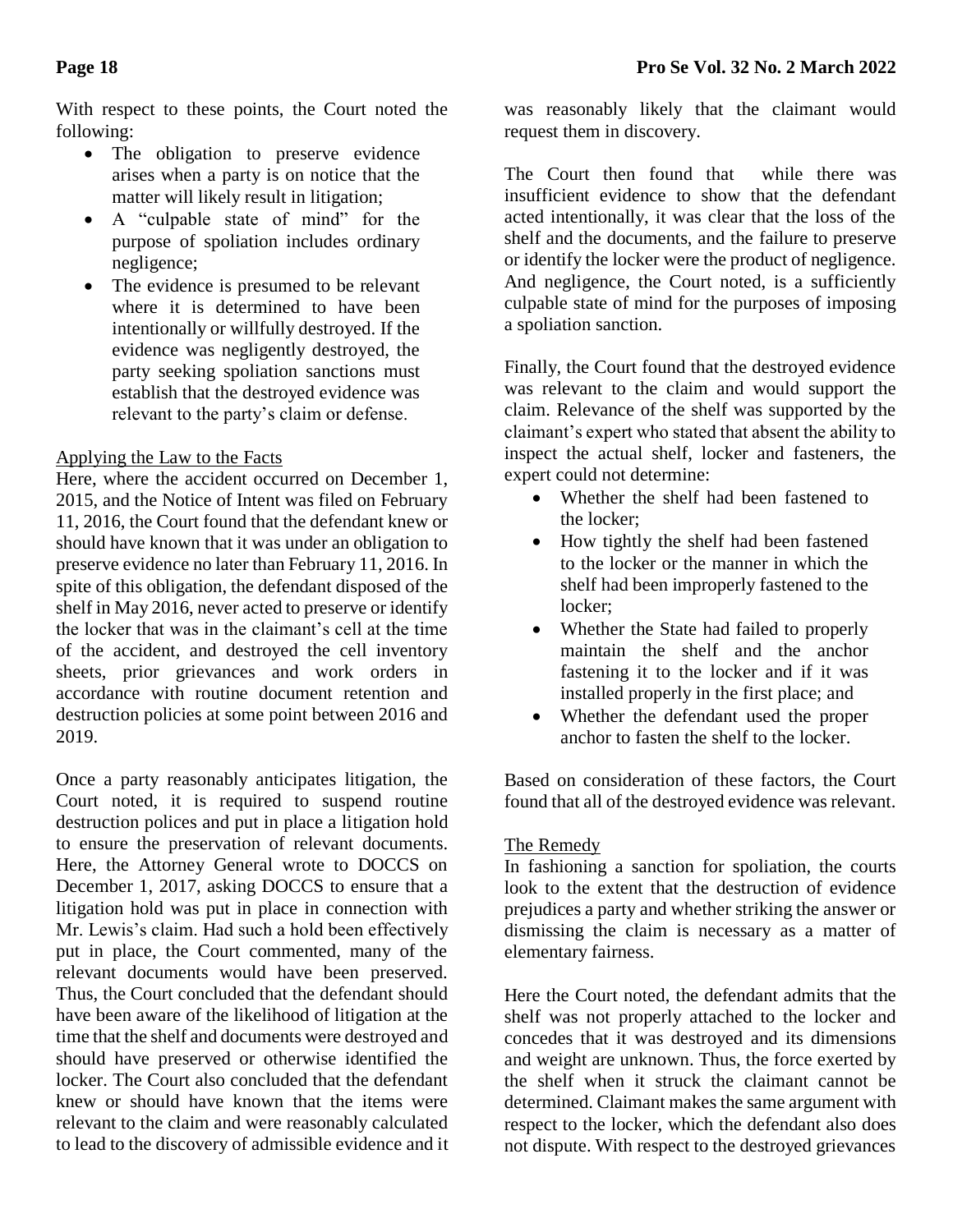#### **Pro Se Vol. 32 No. 2 March 2022 Page 19**

and work orders, the Court found that the claimant was prejudiced because he cannot prove that the defendant had notice of the dangerous condition.

The Court concluded that the claimant's ability to proof his claim was prejudiced by the defendant's destruction of evidence and that a sanction should be imposed for the defendant's failure to preserve vital evidence. Based on this conclusion the Court **precluded** (barred) the defendant from offering at trial any evidence of the condition of the shelf or locker prior to the accident and any expert testimony regarding the shelf or locker to refute the claimant's proof. In addition, the Court precluded the defendant from offering any evidence regarding lack of notice of the condition of the shelf or locker.

The Court also ruled that at trial, the claimant was entitled to an adverse inference against the defendant on the issue of notice. The inference to be drawn was that the destroyed cell inventory sheets, prior grievances and work orders would not have supported the defendant's position on the issue of notice and would not have contradicted any evidence that the claimant offers on the issue of notice. Finally, the Court ruled that the strongest inference will be drawn against the defendant on the issue of notice. Claimant, the Court ruled, is not relieved of his burden of establishing the existence of a defect and causal relationship between the defect and the accident.

Joel Rubenstein of German Rubenstein, LLP, represented Raymond Lewis in this Court of Claims action.

# **DOCCS 80% Liable for Injury Caused by Cell Gate**

\_\_\_\_\_\_\_\_\_\_\_\_\_\_\_\_\_\_\_\_\_

In *Adam Kelly v. State of New York*, Claim No. 130175 (Ct. Clms. Sept. 29, 2021), a case focusing on who was liable for the injury suffered by an incarcerated individual at the Elmira Reception Center, the Trial Court summarized the evidence at trial as follows.

Adam Kelly presented evidence that he was in prison for the first time when he arrived at Elmira Reception Center in 2016. Shortly thereafter, he was given pants that were too large for him. On the day of the incident, he had been in prison for less than two weeks. He had been housed in the cell for 3 to 4 days, and had seen the cell gate, which was controlled by an officer, open and close between 10 and 15 times. Mr. Kelly had left his cell to pick up some clothing. As he was returning to his cell, he noticed that his cell gate was closing. Fearing that he would be in trouble if he was not in the cell by the time the door was closed, Mr. Kelly ran the remaining three feet and attempted to turn sideways to squeeze through before the gate before it closed. He was not successful. His right pant leg caught in the cell gate trapping him and he was thrown to the ground and could not get up because his leg had snapped.

After this testimony, the defendant moved to dismiss the claim because, he argued:

- 1. the incident was not foreseeable; and
- 2. the claimant had presented no evidence that a state actor had caused the cell door to open and close.

The Court reserved judgment on the motion until after the State presented its defense.

Officer Wujastyk was a witness for the State. He first testified that if something was in the path of the closing gate, it would stop moving. Later he testified that to the contrary; if something was in the path of the gate, it would keep pushing against the object, but not with crushing force. This was the only testimony presented by the State.

In addition to the testimony of the claimant and the officer, two videos and many photos of the gallery were submitted into evidence. The videos showed that the gate opens and closes "at a measured pace, not slowly and not quickly." In addition, the area in front of the claimant's cell can be seen clearly from the position from which the officer would operate the switch to open and close the gate.

Before ruling on the issue of liability, the Court reviewed the law. The State must use reasonable care to protect incarcerated individuals from the foreseeable risk of harm. The claimant must prove: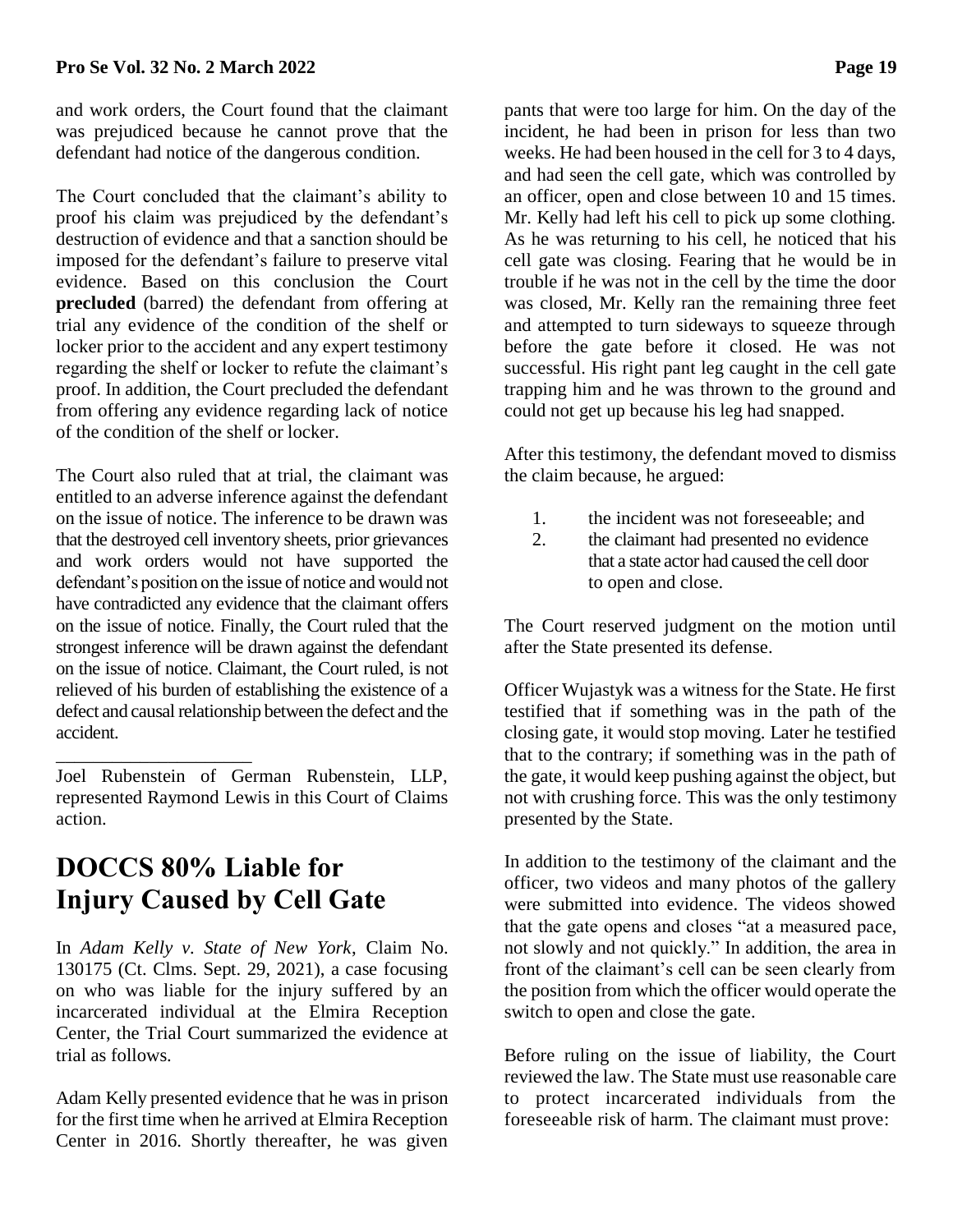- The defendant owed a duty to the claimant
- There was a breach of that duty;
- The claimant's injury was proximately caused by the breach; and
- The harm suffered was a reasonably foreseeable consequence of a state actor's acts or failures to act.

Applying the law to the facts, the Court made the following findings:

- DOCCS owed the claimant a duty not to close the gate while he was entering the cell.
- The officer responsible for opening and closing the gate could and should have seen the claimant was about to enter the cell and should not have started closing the gate.
- The officer's action was the proximate cause of the claimant's injuries.
- The injury could have been prevented if the officer had watched what was happening in front of the claimant's cell, which he had an obligation to do.
- While it is unlikely, it is still foreseeable that someone could be injured if they were standing "in the in a doorway as a large, mechanically operated iron gate was closing."

In addition to these findings against the State, the Court also found that the claimant had to take some responsibility for walking into his cell as the gate was closing. Even so, the Court found that the claimant's fear that he would get in trouble if he was not in his cell when the door closed **mitigated** (reduced) the claimant's responsibility.

Based on the above analysis, the Court found that the State was 80% liable for the claimant's injuries and the claimant was 20% liable. This means that when damages are determined, the State will be required to pay 80% of the damages.

\_\_\_\_\_\_\_\_\_\_\_\_\_\_\_\_\_\_\_\_\_ Brian Dratch, of The Dratch Law Firm, PC, represented William Robinson in this Court of Claims action.

# **Immigration Matters Nicholas Phillips**

This month's column focuses on a recent decision from the New York State Appellate Division, Fourth Department, *People of the State of New York ex rel. Benjamin Welikson, Esq., on behalf of Dawson Sharpe, v. S. Cronin, Superintendent Groveland Correctional Facility*, 2022 WL 336315 (4th Dep't Feb. 4, 2022). The decision considers whether the New York Department of Corrections and Community Supervision ("NYDOCCS") can detain incarcerated noncitizens at the conclusion of their prison sentence in order to transfer them to Department of Homeland Security ("DHS") custody for deportation. While the Fourth Department ultimately dismissed the case on mootness grounds, the decision contains a concession by NYDOCCS with potentially important consequences for noncitizens currently incarcerated in NYDOCCS custody.

To understand the decision, some context is required. Under the Immigration and Nationality Act ("INA"), the federal statute which governs immigration cases, DHS has the authority to detain noncitizens under certain circumstances. First, under 8 U.S.C. §1226(a), DHS has discretionary authority to detain any noncitizen "pending a decision on whether the [noncitizen] is to be removed from the United States." A separate provision of the INA, 8 U.S.C. §1226(c), governs the mandatory detention of certain noncitizens convicted of criminal offenses. Under that provision, noncitizens with convictions enumerated by  $8 \text{ U.S.C. } \S1226(c)(1)$  must be detained by DHS "when the [noncitizen] is released [from criminal custody.]"

This last provision raises a question: how exactly should DHS detain a noncitizen "when the [noncitizen] is released" from criminal custody? Under a straightforward interpretation of the INA, it seems that DHS officers would be required to wait until the conclusion of a noncitizen's period of criminal custody before taking that person into DHS custody. However, since noncitizens can be held in criminal custody anywhere in the United States, such an interpretation would raise significant logistical issues for DHS, which would be required to keep track of when and where noncitizens are being released from criminal custody, not to mention that it would also need to station DHS officers at the facility at the time of release.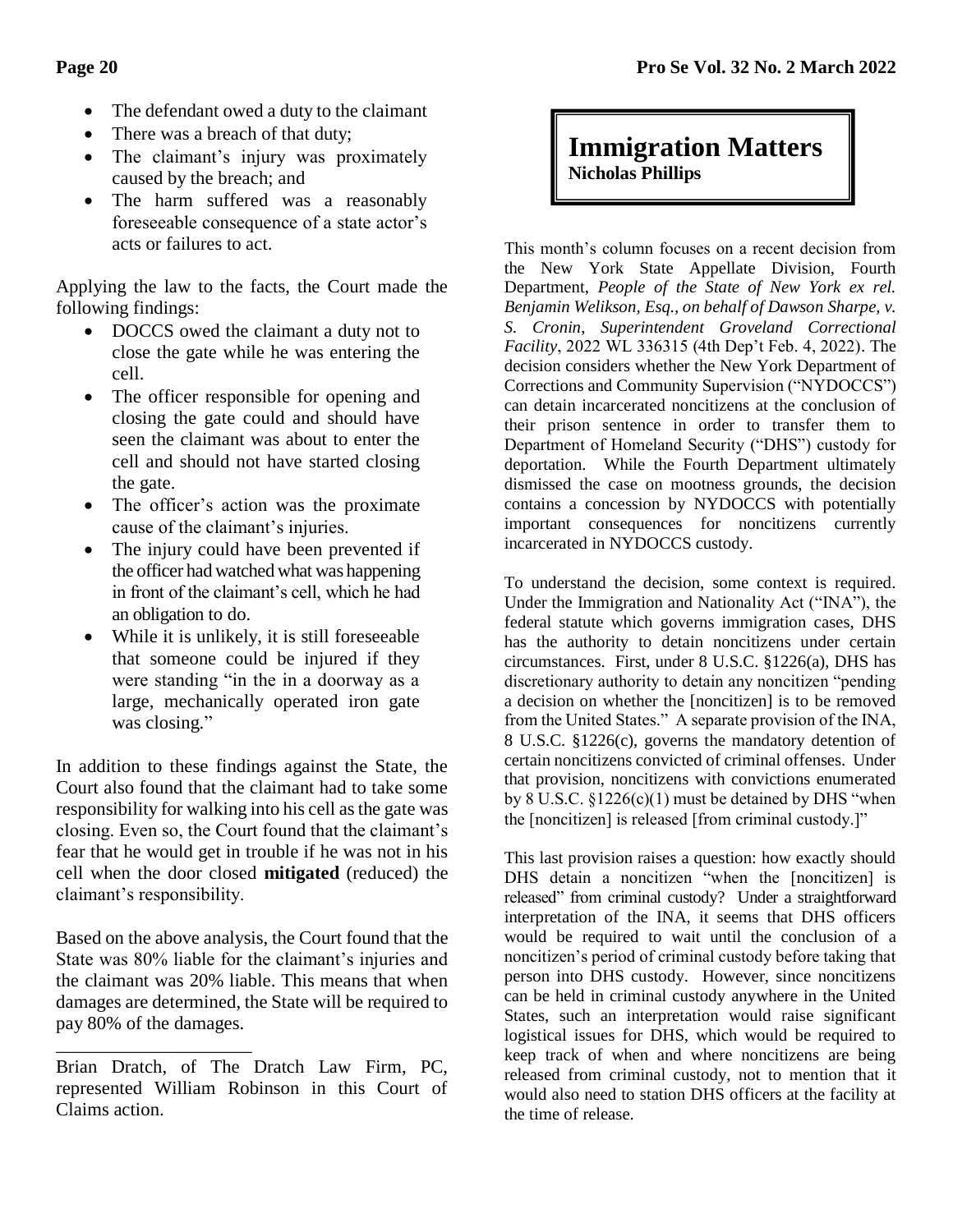#### **Pro Se Vol. 32 No. 2 March 2022 Page 21**

To solve this problem, DHS created something called an "immigration detainer," which is a request submitted to a state or local facility asking that facility to detain the noncitizen beyond the expiration of criminal custody so that DHS can place the noncitizen in immigration detention. Congress first authorized this practice in 1986, when it amended the INA to allow DHS to issue detainers for noncitizens who have been "arrested by a Federal, State, or local law enforcement official for a violation of any law relating to controlled substances." 8 U.S.C. §1357(d). In 1997, DHS promulgated a federal regulation, 8 C.F.R. § 287.7, which contains no limitation for controlled substance offenses, but instead allows DHS officers to issue detainers for *any* noncitizen it wishes to take into custody. That regulation provides that "[u]pon a determination by [DHS] to issue a detainer . . . , such agency shall maintain custody of the alien for a period not to exceed 48 hours, excluding Saturdays, Sundays, and holidays in order to permit assumption of custody by [DHS]." 8 C.F.R. §287.7(d).

Immigration detainers were an obscure topic until March 2008, when President George Bush enacted a program called Secure Communities with the goal of increasing immigration enforcement through data sharing between state and local jails and the federal government. Under Secure Communities, DHS created a database called IDENT, which matches a person's fingerprint information with their immigration records and, if applicable, their criminal history. When a person is apprehended by state and local authorities and fingerprinted, that fingerprint would be sent to IDENT. If the fingerprint matched an IDENT record for a noncitizen which DHS wished to detain, DHS would then issue a detainer to the state or local facility.

As the Secure Communities program expanded under President Barack Obama, DHS's use of detainers became the subject of numerous lawsuits, which questioned whether detainers violated the Fourth Amendment's prohibition against warrantless arrests. One such challenge took place in New York State and resulted into a decision by the Appellate Division, Second Department, entitled *People ex rel. Wells v. DeMarco*, 168 A.D.3d 31 (2d Dep't 2018). In that case, an Indian national named Susai Francis filed a habeas petition after he was held beyond the completion of his criminal sentence in the Suffolk County Correctional Facility in Riverhead, New York, pursuant to an immigration detainer. The Appellate Division concluded that his detention was unlawful because (a) New York State law does not authorize state or local law enforcement officers to detain persons solely for immigration purposes, and (b) while the federal government may empower state and local officers to

enforce immigration law, no such authorization existed in the circumstances of Mr. Francis's case.

That brings us to the Fourth Department's decision in *People of the State of New York ex rel. Benjamin Welikson, Esq., on behalf of Dawson Sharpe*. In that case, petitioner Dawson Sharpe filed a habeas petition alleging that NYDOCCS was detaining him beyond the expiration of his criminal sentence solely so that DHS could take him into immigration custody. Before the habeas petition had been decided, Mr. Sharpe was taken into DHS custody, and so the Supreme Court dismissed the petition on mootness grounds. (Mootness is a legal principle which applies when a controversy which initially exists at the time the lawsuit was filed is no longer "live" due to a change in the law or in the status of the parties involved, or due to an act of one of the parties that dissolves the dispute. When a case is moot, a court is empowered to dismiss the lawsuit because there is no live controversy remaining to be adjudicated.)

Mr. Sharpe appealed to the Fourth Department, which affirmed. In its decision, the Fourth Department noted the mootness doctrine may not apply where the legal issue (1) is likely to recur, (2) is substantial and novel, and (3) will typically evade review in the courts. 2022 WL 336315 at \*1. While the Fourth Department concluded that the legal issue will typically evade review, since noncitizens would likely be detained by DHS before a court could issue a ruling, it nonetheless found that the issue was not novel considering *People ex rel. Wells v. DeMarco*'s holding that New York State cannot detain persons for immigration purposes absent specific federal authorization. Notably, the Fourth Department further concluded that the issue was not likely to recur because NYDOCCS conceded during the appeal that "it may not detain an individual solely to facilitate a transfer to federal immigration officials seeking to effectuate a final order of removal." *Id.* In light of this decision, then, it appears that NYDOCCS agrees that it may not detain noncitizens beyond the expiration of their criminal sentences solely for immigration purposes.

# **NOTICE**

**Individuals incarcerated at Adirondack, Altona, Bare Hill, Clinton, Franklin, Gouverneur, Riverview and Upstate should now write to the Albany Office of PLS. The address of the Albany Office is on the back page of this issue of** *Pro Se***.**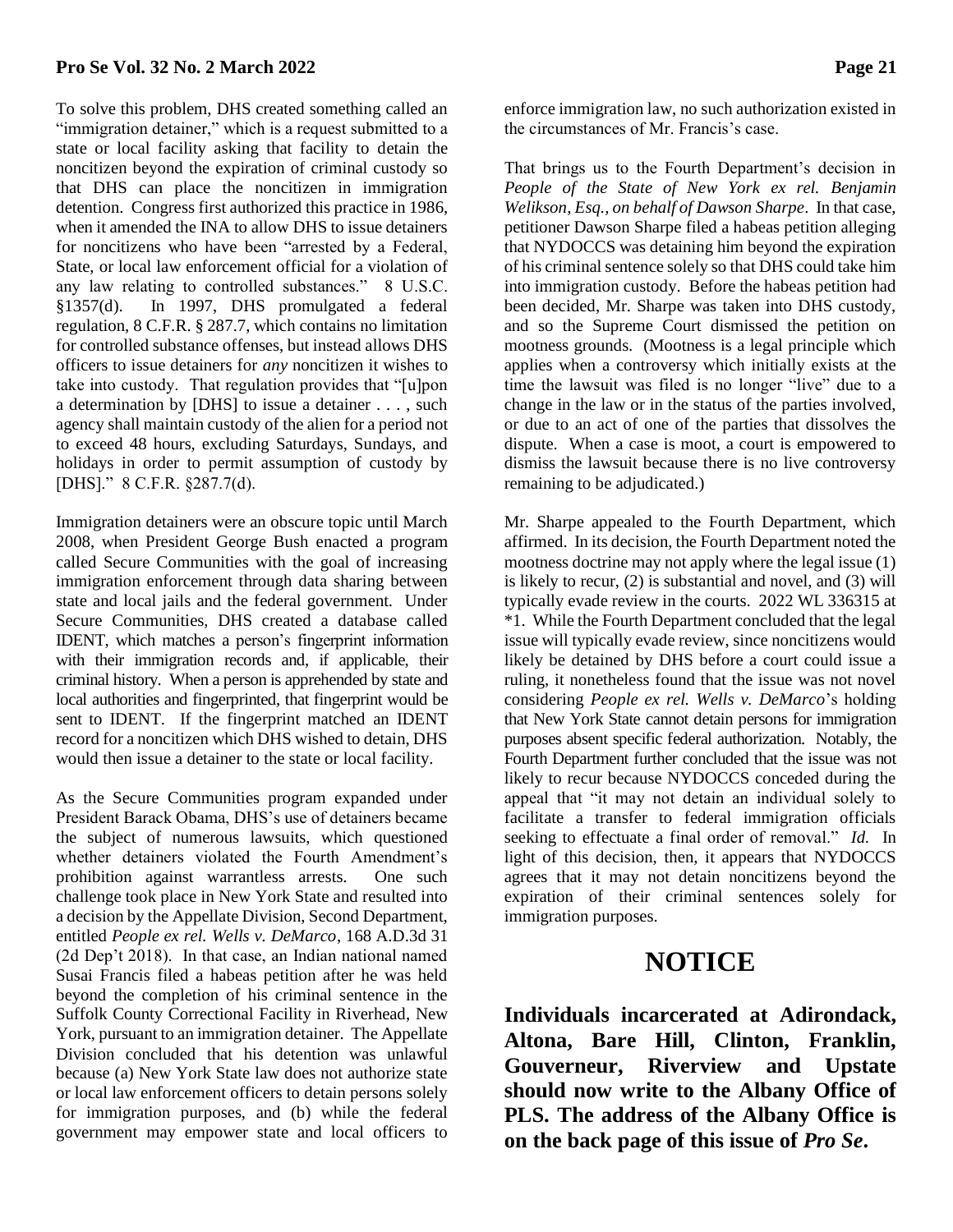## **What Did You Learn? Brad Rudin**

- 1. According to the Inspector General's report on faulty drug testing, the high number of false positives resulted from:
	- a. The failure of DOCCs employees to properly refrigerate test samples.
	- b. The intentional misreporting of test results by DOCCS employees.
	- c. The failure of DOCCS to submit positive test results for a more accurate second test.
	- d. The negligence of Indiko Plus employees when they subjected test samples for analysis.
- 2. As a result of the Inspector General's report DOCCS has terminated:
	- a. Its drug testing program until the class action lawsuit against Microgenics has concluded.
	- b. Its contract with Microgenics.
	- c. Disciplinary actions based on possession and use of legal substances such as marijuana.
	- d. Any laboratory testing of urine or blood samples by New York State agencies.
- 3. Plaintiff Jesse J. Barnes failed to obtain an order directing that the settlement payment be directed to a third party selected by Mr. Barnes because the settlement agreement:
	- a. Failed to include any provision regarding payment to a person designated as having a power of attorney.
	- b. Ran counter to federal law.
	- c. Included a provision that specifically prohibited the delivery of payment to any third party.
	- d. Named a third party not qualified to exercise power of attorney in a correctional setting.
- 4. Which conclusion about body cameras is *most* strongly supported by the majority decision in *Matter of James R. Pine v. Annucci*?
	- a. The absence of body camera evidence automatically leads to the reversal of a disciplinary determination.
	- b. The absence of body camera evidence creates the inference that the charge lacks substantial evidence.
	- c. Substantial evidence may support a finding of guilt even if the absence of body camera evidence is unexplained non-compliance with a DOCCS policy.
	- d. The Third Department has required DOCCS to equip all officers with a body camera.
- 5. In the case of *Matter of Grant v. Capra*, the Court wrote it was "unpersuaded" by the argument that:
	- a. Security concerns allow a hearing officer to refrain from identifying the individuals who were the subject of threats and intimidation.
	- b. The absence from the misbehavior report of the names of the intimidated individuals violated the accused's right to notice of the charges.
	- c. Concerns about prison security have a bearing on the conduct of a disciplinary hearing.
	- d. The right to call witnesses is invoked by the production of a written list of the names of the witnesses.
- 6. A plea of guilty to one charge at the start of a disciplinary hearing where the misbehavior report alleges the violation of several rules results in:
	- a. The dismissal of all the remaining charges.
	- b. A finding of guilt as to all the remaining charges.
	- c. The loss of the opportunity to contest the factual basis of that charge.
	- d. The right to be present for the hearing on the remainder of the charges.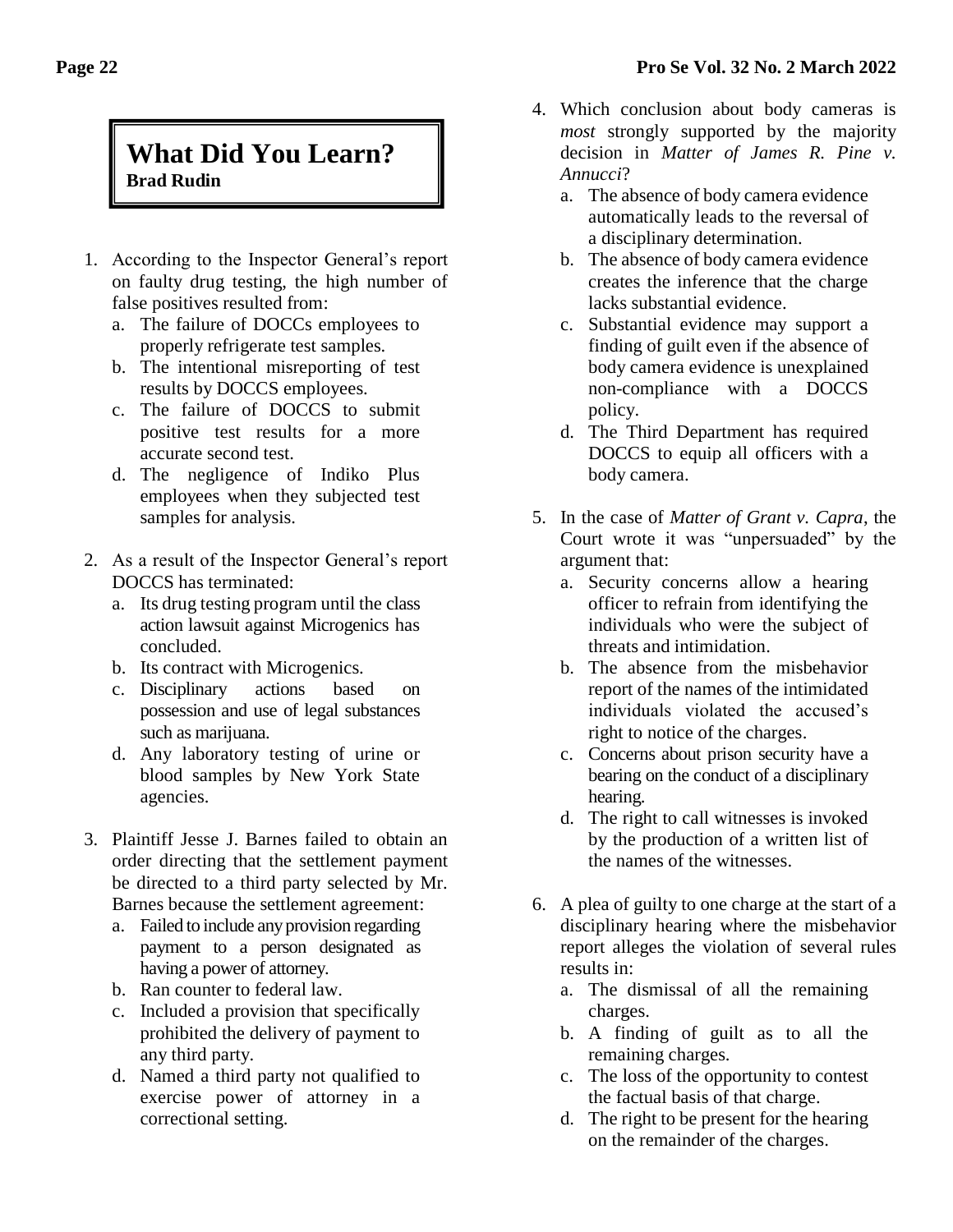- 7. In considering a claim that the hearing officer violated the accused individual's right to call witnesses, a reviewing court will be *least*  concerned with whether:
	- a. The charged individual in fact committed the offense.
	- b. The hearing officer made a reasonable effort to secure the testimony of the witness.
	- c. The hearing record reflected the date and time of efforts to find a requested witness,
	- d. The charged individual asked the hearing officer for the testimony of a witness.
- 8. When an incarcerated individual presents a defense based on an officer's retaliatory motive:
	- a. The burden of proof shifts to the author of the misbehavior report to show that he or she was not influenced by a retaliatory motive.
	- b. The hearing officer must conduct a separate hearing on the question of retaliation.
	- c. The hearing officer may find the charged individual guilty if substantial evidence supports that determination.
	- d. The burden of proof shifts to the charged individual to establish by a preponderance of the evidence that the author of the misbehavior report was influenced by a retaliatory motive.
- 9. Both *Matter of Chung v. Annucci* and *Matter of Killimayer v. Annucci* are useful to incarcerated individuals because these two cases:
	- a. Provide a new definition of the term "substantial evidence."
- b. Prohibit the use of confidential information in disciplinary proceedings.
- c. Reject the principle that it is the job of the hearing officer to resolve issues of credibility.
- d. Encourage a careful reading of the rule charging each charged offense.
- 10. Which is *not* an essential factor for determining liability in a negligence action against the State of New York?
	- a. The injury sustained by the claimant.
	- b. Proof that a state employee actually and directly knew about the unsafe condition.
	- c. The existence of a dangerous condition.
	- d. Proof that a dangerous condition known to the State caused the accident and the claimant's injury.

## **ANSWER KEY**

| $1$ . c | 6. c |
|---------|------|
| 2. b    | 7. a |
| 3. a    | 8. c |
| 4. c    | 9. d |

5. b 10. b



**PLEASE NOTE: Individuals who are incarcerated at: Bedford Hills, Sing Sing or Taconic should now write to our Newburgh office. The address for the Newburgh office is on the back page of this issue.**